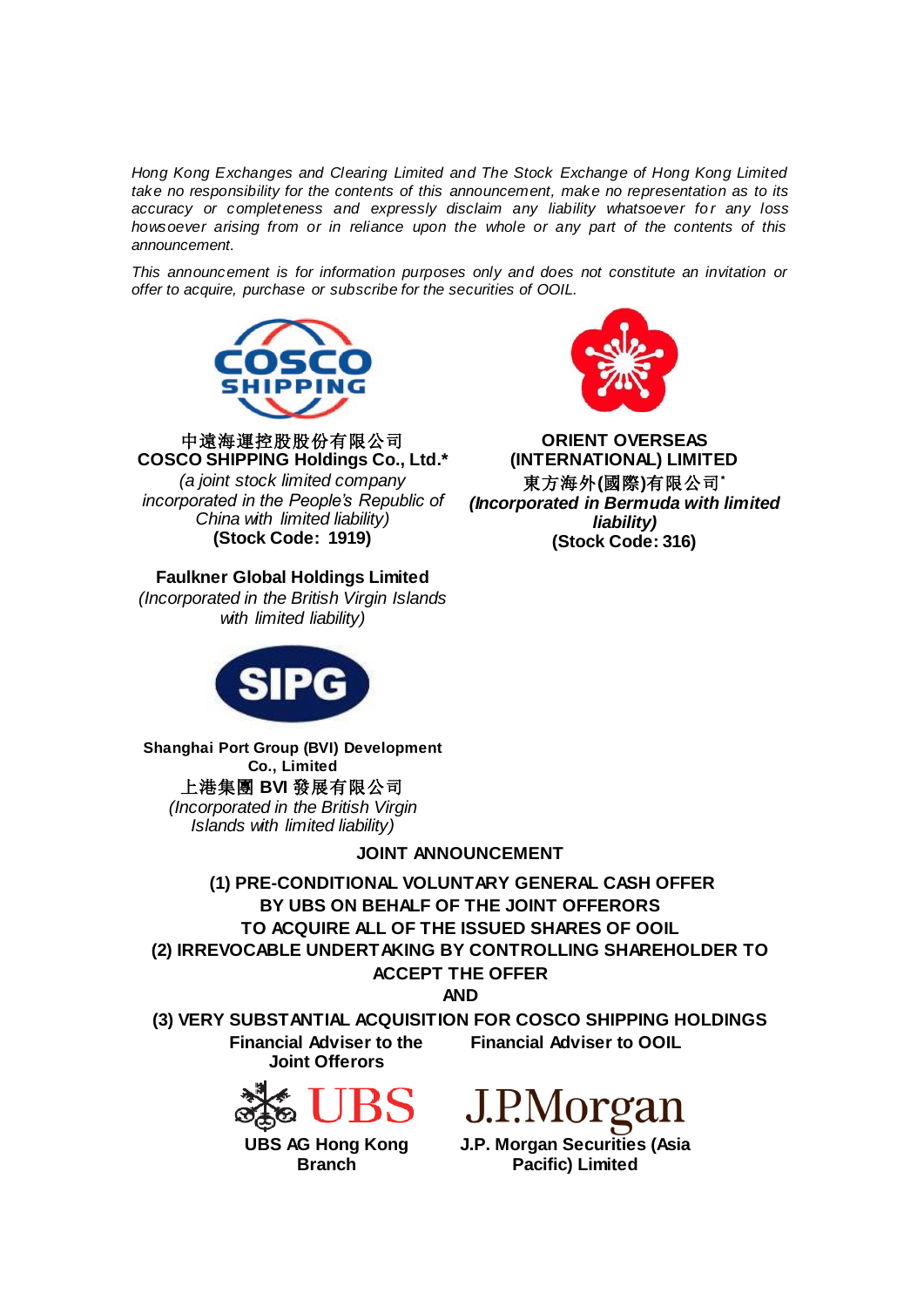# **INTRODUCTION**

The Joint Offerors and OOIL jointly announce on 7 July 2017 that UBS, on behalf of the Joint Offerors, firmly intends to make a voluntary general offer to acquire all of the issued OOIL Shares held by Qualifying OOIL Shareholders on the terms set out in this announcement, subject to the satisfaction or waiver of the Pre-Conditions.

# **THE VOLUNTARY GENERAL CASH OFFER**

The Offer will be made on the following basis:

For each OOIL Share . . . . . . . . . . . . .. . . . . . . . . . . . . . . . . . . . . . HK\$78.67 in cash

The Offer will be extended to all Qualifying OOIL Shareholders in accordance with the Code. OOIL Shares to be acquired under the Offer shall be fully paid and shall be acquired free from all liens, charges, encumbrances, rights of pre-emption and any other third party rights of any nature and together with all rights attaching to them as at the Offer Closing Date.

# **CONSIDERATION AND FINANCING**

Assuming that the Offer is accepted in full, the financial resources required by the Joint Offerors to satisfy the consideration payable under the Offer will amount to approximately HK\$49,231.2 million. As at the date of this announcement, COSCO SHIPPING Offeror is financing the entire amount of the consideration from external debt financing, SIPG Offeror will contribute its portion of the consideration as set out in the section headed "Consortium Agreement - Allocation Proportion" below from external debt financing and/or internal resources, in which case COSCO SHIPPING Offeror's contribution to the consideration will reduce proportionately. UBS, financial adviser to the Joint Offerors, is satisfied that sufficient financial resources are available to COSCO SHIPPING Offeror to satisfy full acceptance of the Offer.

# **PRE-CONDITIONS TO THE OFFER**

The making of the Offer is subject to the satisfaction or waiver of the following Pre-Conditions by the Pre-Conditions Long Stop Date:

- (a) with respect to anti-trust review in the PRC under the Anti-Monopoly Law of the PRC, the Anti-Monopoly Bureau of MOFCOM having made the decision not to conduct further review of the Offer or allowing the Offer to proceed or the Offer having been deemed to have been cleared by MOFCOM under the Anti-Monopoly Law of the PRC by virtue of all applicable waiting periods under the Anti-Monopoly Law of the PRC, in respect of the review of the Offer, having expired;
- (b) with respect to COSCO SHIPPING Offeror, the obtaining of approvals or authorisations from the NDRC, SASAC (if required) and SAFE (if required) in connection with the Offer;
- (c) with respect to anti-trust review in the EU under the EU Merger Regulation, the European Commission having made a decision to allow the Offer to proceed;
- (d) with respect to anti-trust review in the USA under the United States Hart-Scott-Rodino Antitrust Improvements Act of 1976 (HSR), as amended, and the regulations thereunder, the expiration or termination of all or any applicable waiting periods (including any extensions thereof) in connection with the Offer; and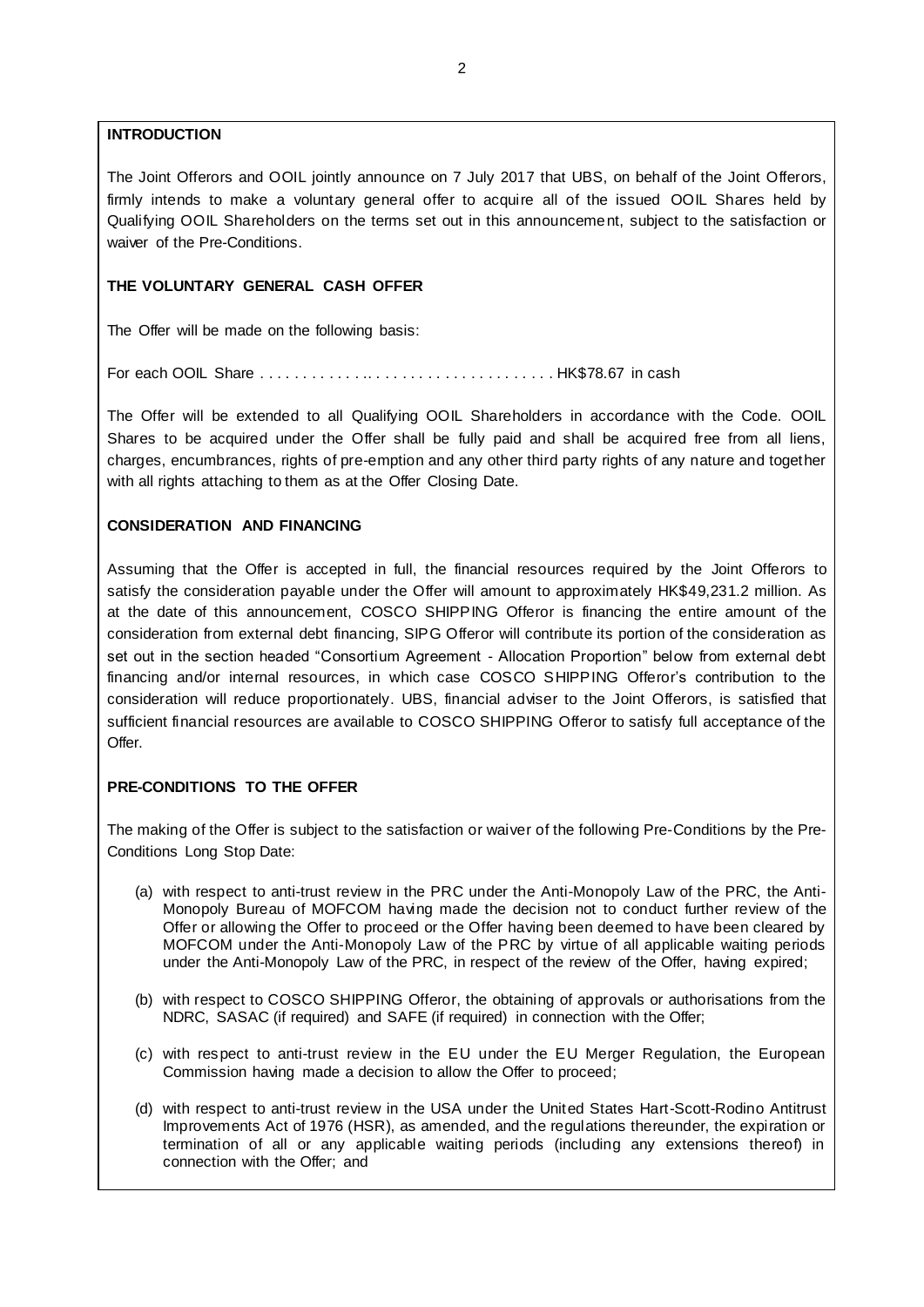(e) COSCO SHIPPING Holdings Shareholders passing resolutions at a general meeting to approve the Offer in accordance with the requirements under the Listing Rules and the material asset restructuring in accordance with the "Administrative Measures for the Major Asset Restructuring of Listed Companies" (《 上市公司重大資產重組管理辦法》) issued by the CSRC.

COSCO SHIPPING Offeror shall take all necessary actions to procure all PRC approvals which are necessary for the consummation of the Offer, including but not limited to any approval and authorisation by, and filing and registration with, MOFCOM, NDRC, SAFE (if required), SASAC (if required) and Shanghai Stock Exchange.

The Joint Offerors will take all steps necessary, and OOIL will provide reasonable assistance to the Joint Offerors, to fulfil the Pre-Conditions, provided, however, in respect of Pre-Condition (c), that neither the Joint Offerors nor OOIL shall be required to agree to any term or take any action in connection with the satisfaction of such Pre-Conditions that would reasonably be expected to have, individually or in the aggregate, a material adverse effect on the Joint Offerors or OOIL. The Joint Offerors will do so in consultation with OOIL (including giving OOIL a reasonable opportunity to provide comments on draft copies of all filings, submissions, material correspondence and communications intended to be sent to the relevant governmental or regulatory bodies and to attend any meeting or conference call with such bodies) and keep OOIL updated as to progress towards the satisfaction of the Pre-Conditions.

The Joint Offerors and OOIL will issue a further announcement as soon as practicable after the Pre-Conditions have been satisfied or waived. If the Pre-Conditions are not satisfied or waived on or before the Pre-Conditions Long Stop Date, the Offer will not be made, and a further announcement will be made accordingly.

The Pre-Conditions (except for Pre-Condition (e)) shall be waivable by COSCO SHIPPING Offeror at its sole discretion. Pre-Condition (e) is not waivable.

**WARNING: The Pre-Conditions must be satisfied or waived before the making of the Offer. The making of the Offer is therefore a possibility only and all references to the Offer in this announcement are references to the possible Offer which will be implemented if and only if the Pre-Conditions are satisfied or waived. Accordingly, OOIL Shareholders, COSCO SHIPPING Holdings Shareholders and prospective investors are advised to exercise caution when dealing in the securities of OOIL or COSCO SHIPPING Holdings.**

# **CONDITIONS TO THE OFFER**

The Offer is subject to the fulfilment of the following Conditions:

- (a) valid acceptances of the Offer being received (and not, where permitted, withdrawn) by 4:00 p.m. on or prior to the Offer Closing Date (or such later time and/or date as the Joint Offerors may decide and the Executive may approve) in respect of such number of OOIL Shares which, together with OOIL Shares already owned or agreed to be acquired before or during the Offer, would result in the Joint Offerors and their Concert Parties holding more than 50 per cent. of the voting rights in OOIL; and
- (b) no dividend or other distribution (whether in cash or in kind) having been declared, made or paid by OOIL to the OOIL Shareholders during the Offer Period (other than (i) any dividend or distribution regarding which OOIL has consulted the Joint Offerors and the amount of which does not exceed 25% of the profit attributable to the equity holders of OOIL for the relevant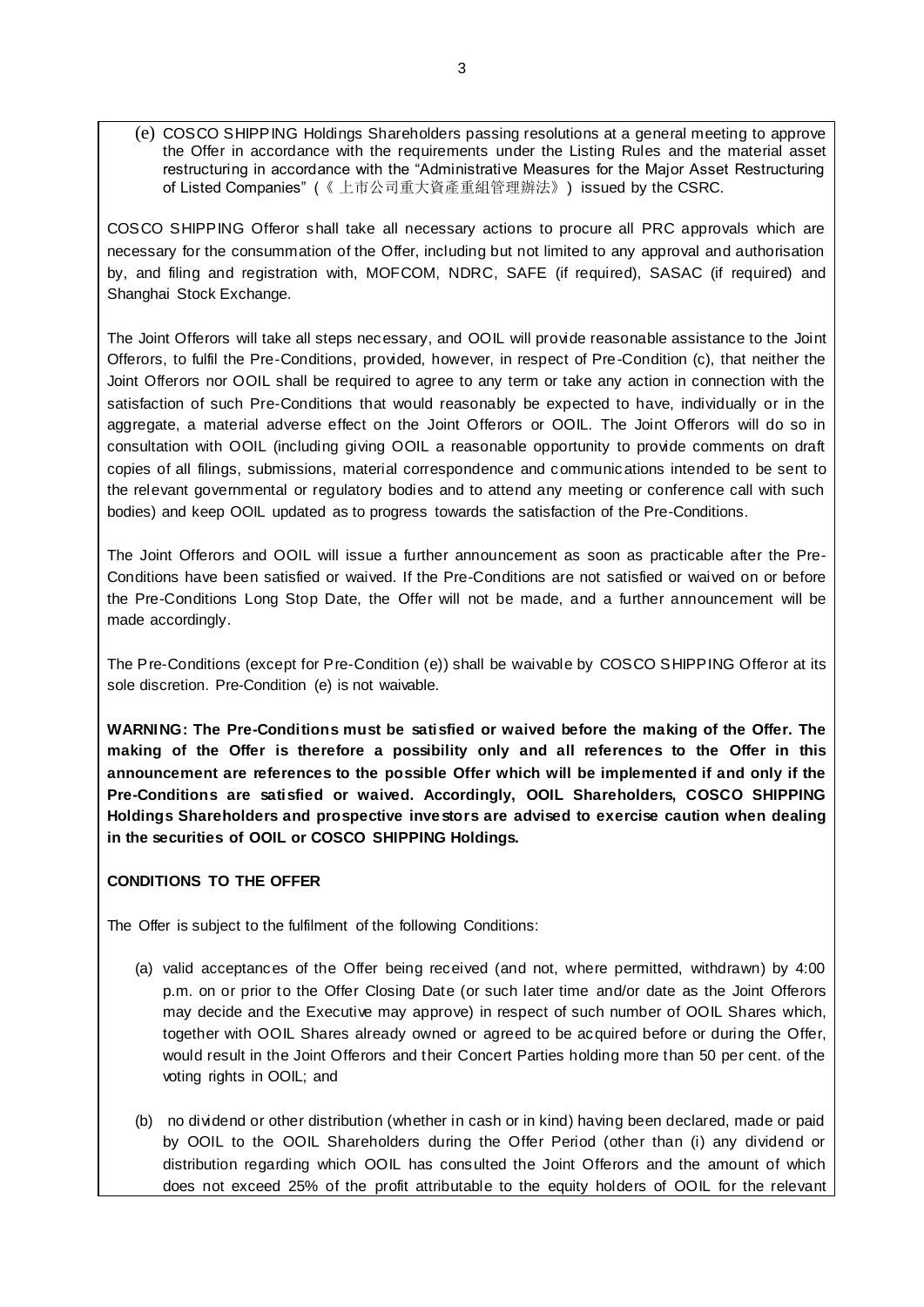period for which such dividend or distribution was declared) and (ii) if any dividend or distribution has been declared, made or paid pursuant to (i), any further dividend or distribution shall be subject to the consent of the Joint Offerors).

Pursuant to Note 2 to Rule 30.1 of the Code, the Joint Offerors may only invoke Condition (b) as a basis for not proceeding with the Offer if the circumstances which give rise to a right to invoke such Condition are of material significance to the Joint Offerors in the context of the Offer.

If the Conditions are not satisfied on or before the Offer Closing Date, the Offer will lapse unless the Offer Period is extended by the Joint Offerors (with the consent of the Executive).

**WARNING: Closing of the Offer is subject to the Conditions being fulfilled. Accordingly, the issue of this announcement does not in any way imply that the Offer will be completed. The transactions contemplated by the Offer may or may not proceed. OOIL Shareholders, COSCO SHIPPING Holdings Shareholders and potential investors should therefore exercise caution when dealing in the securities of OOIL or COSCO SHIPPING Holdings.** 

# **INTENTIONS OF THE JOINT OFFERORS WITH REGARD TO OOIL**

Container shipping business will remain COSCO SHIPPING Offeror Group's most important core businesses and most important strategic focus. After the completion of the Offer, the Joint Offerors intend to retain the listing status of OOIL, and maintain OOIL's global headquarters functions and presence in Hong Kong and continue to support Hong Kong as a global maritime center. The Joint Offerors are committed to the continuity and stability of OOIL management team, business, operations, and global service network as a whole after closing of the Offer. As such, the Joint Offerors intend to keep the existing OOIL branding so that the Joint Offerors and OOIL can provide customers with more diversified product offerings and better service experience, as both parties explore ways to achieve synergies and better operational efficiency.

Further, while keeping OOIL management teams and global service network, the Joint Offerors shall retain the existing compensation and benefit system at OOIL and not terminate the employment of any Employee at OOIL as a result of this transaction for at least 24 months after the Offer Closing Date, except for staff movements which are part of the normal conduct of business or due to personal performance or conduct issues. OOIL shall continue its current human resources practice and staff performance measurement, and monitor key performance indicators for operational efficiency and business growth.

### **MAINTAINING THE LISTING STATUS OF OOIL**

The Joint Offerors intend to maintain the listing of OOIL Shares on the Stock Exchange following closing of the Offer.

There is a possibility that the public will hold less than 25 per cent. of OOIL Shares upon closing of the Offer depending on the level of acceptance. In that case, the Joint Offerors intend to take appropriate steps to restore the public float in compliance with the Listing Rules.

If less than 25 per cent. of OOIL Shares are held by the public or if the Stock Exchange believes (i) that a false market exists or may exist in the trading of OOIL Shares or (ii) that there are insufficient OOIL Shares in public hands to maintain an orderly market, the Stock Exchange may consider exercising its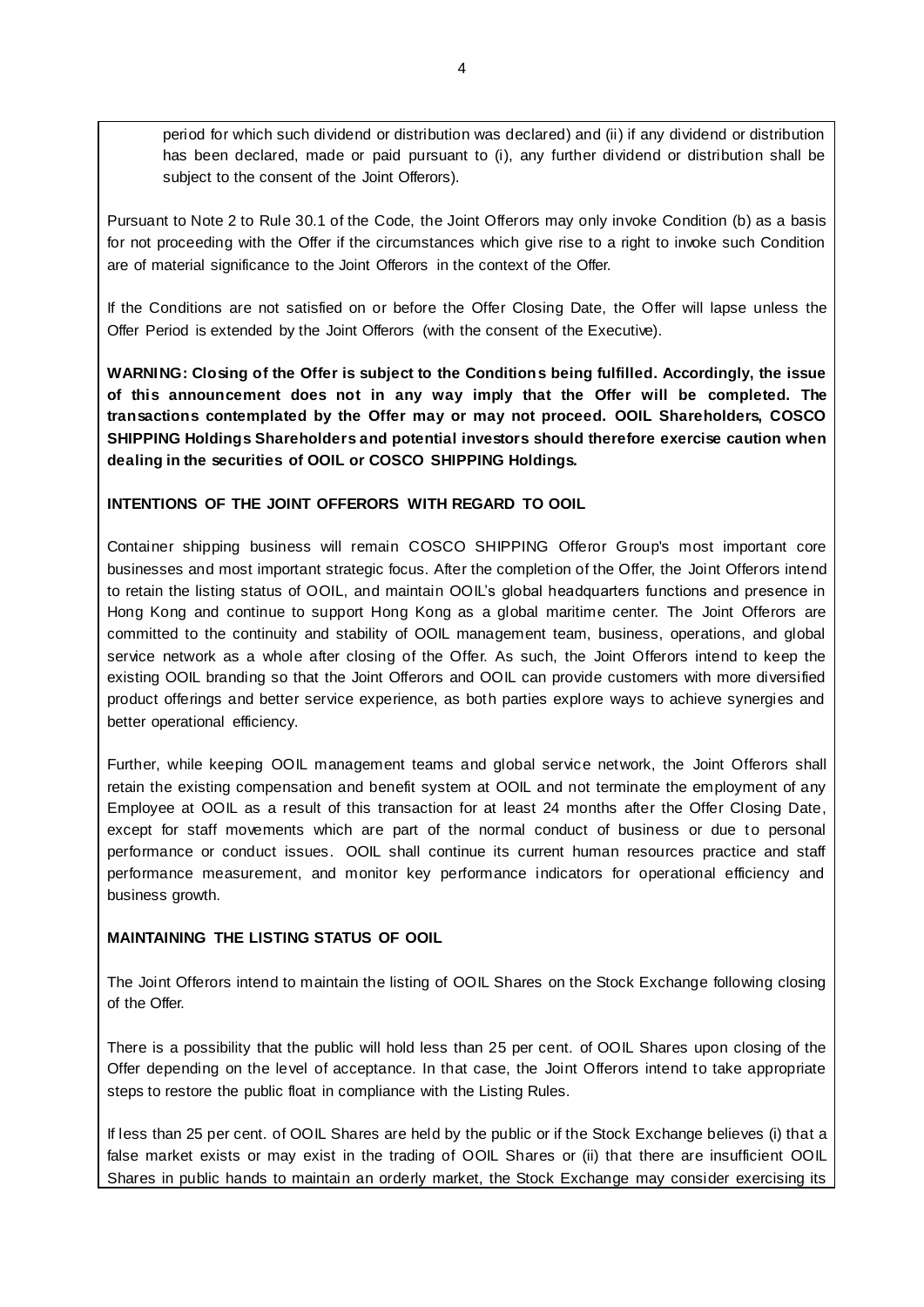discretion to suspend trading in OOIL Shares. In such connection, the Joint Offerors and OOIL undertake to the Stock Exchange to take appropriate steps to ensure restoration of the minimum percentage of OOIL Shares to public hands within a specified period which is acceptable to the Stock Exchange.

The Joint Offerors do not intend to exercise any rights to compulsorily acquire any OOIL Shares in respect of which the Offer is not accepted.

Further details of the Offer are set out in Part A of this announcement.

### **IRREVOCABLE UNDERTAKING TO ACCEPT THE OFFER**

On 7 July 2017, COSCO SHIPPING Offeror, COSCO SHIPPING Holdings, China COSCO SHIPPING and the Controlling Shareholder entered into the Irrevocable Undertaking under which the Controlling Shareholder has irrevocably undertaken to accept, or procure the acceptance of, the Offer in respect of all of the IU Shares (being 429,950,088 OOIL Shares) owned by them, such IU Shares representing approximately 68.7 per cent. of the issued share capital of OOIL as at the Last Trading Date. The Irrevocable Undertaking is subject to the following conditions:

- (a) the offer price under the Offer being not less than HK\$78.67 per OOIL Share; and
- (b) the Offer being made within 7 days of the fulfilment or waiver (as applicable) of the Pre-Conditions, which fulfilment or waiver (as applicable) shall occur by no later than 30 June 2018 (unless otherwise agreed between the parties).

Further details of the Irrevocable Undertaking are set out in Part B of this announcement.

# **REVERSE TERMINATION FEE**

COSCO SHIPPING Offeror has agreed, and China COSCO SHIPPING and COSCO SHIPPING Holdings have agreed to procure COSCO SHIPPING Offeror, to pay to OOIL a reverse termination fee of US\$253 million in the event that the Offer is not made or does not close ("the "Event") for any reason other than due to (i) the Controlling Shareholder's material breach of the Irrevocable Undertaking; or (ii) the non-fulfilment by the Pre-Conditions Long Stop Date of the Pre-Conditions with respect to the PRC, European Union anti-trust clearance and HSR approval as referred to in paragraphs (a), (c) and (d) of the section headed "3. Pre-Conditions to the Offer" in Part A of this announcement; or (iii) the nonfulfilment of the requirements of the Committee on Foreign Investment in the United States, such payment to be made within 14 days of such Event. The reverse termination fee shall be made by COSCO SHIPPING Offeror to OOIL without the withholding or deduction of any tax unless required by law. If any such withholding or deduction is required, COSCO SHIPPING Offeror shall pay to OOIL such additional amount as will ensure that OOIL receives the same total amount that it would have received if no such withholding or deduction had been required.

# **ALLOCATION BETWEEN JOINT OFFERORS**

The Joint Offerors have agreed to acquire the OOIL Shares tendered for acceptance by Qualifying OOIL Shareholders pursuant to and in accordance with the terms of the Offer in the following proportion: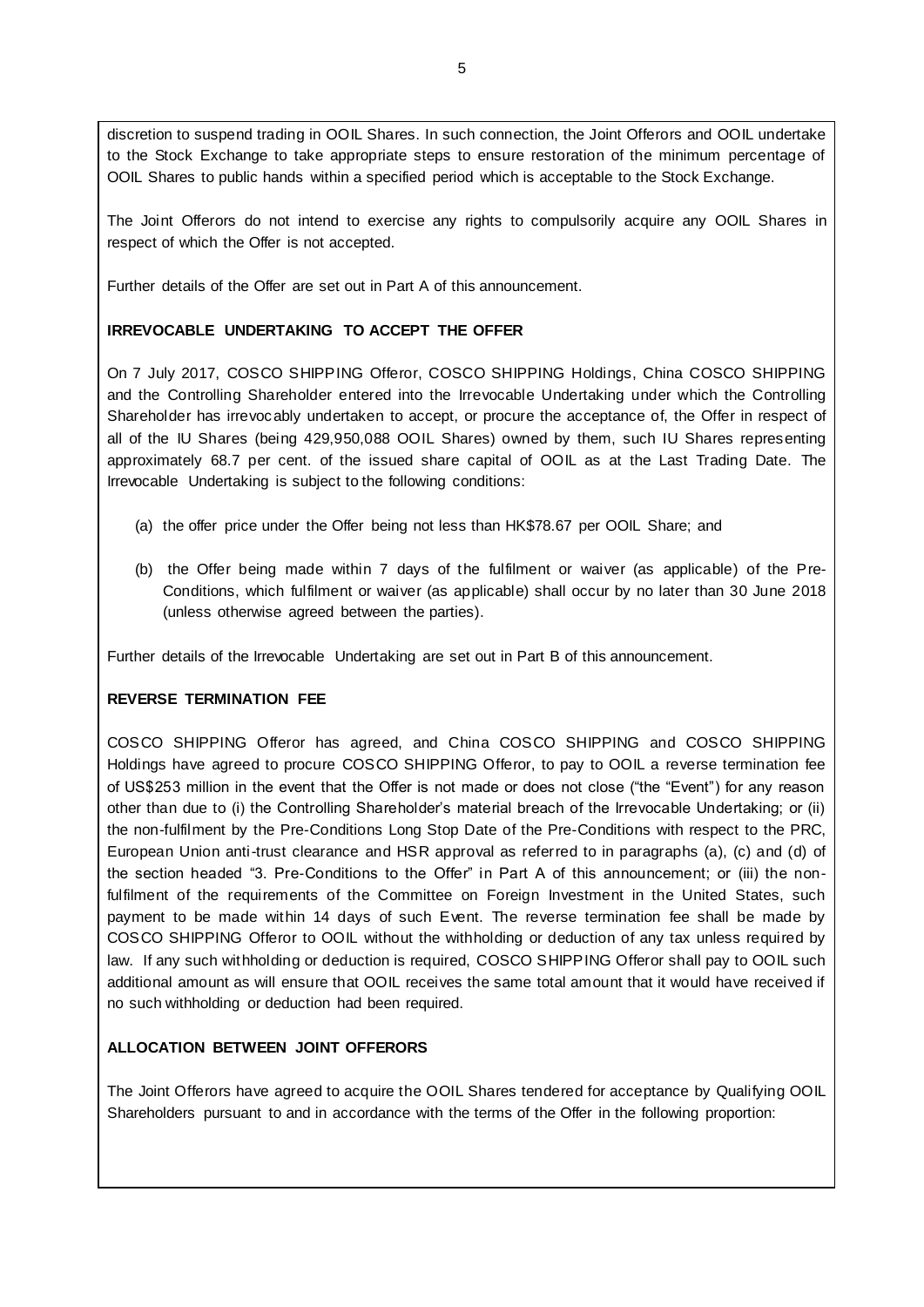| OOIL Shares to be acquired under the Offer                                                                                                                                                                       | Acquirer of the OOIL Shares and the<br>proportion                                                                                                     |
|------------------------------------------------------------------------------------------------------------------------------------------------------------------------------------------------------------------|-------------------------------------------------------------------------------------------------------------------------------------------------------|
| For the 429,950,088 OOIL Shares to be validly tendered<br>for acceptance under the Offer pursuant to the Irrevocable<br>Undertaking, representing approximately 68.7% of the<br>issued share capital of the OOIL | 9.9% to SIPG Offeror (representing<br>61,953,536 OOIL Shares)<br>58.8% to COSCO SHIPPING Offeror<br>OOIL<br>367, 996, 552<br>(representing<br>Shares) |
| For the remaining OOIL Shares to be validly tendered for<br>acceptance under the Offer                                                                                                                           | 100% to COSCO SHIPPING Offeror                                                                                                                        |

SIPG Offeror will proceed with the Offer unless it cannot obtain SAFE approval for the relevant funds to be remitted from the PRC to pay for its consideration under the Offer.

# **UNDERTAKING BY SIPG OFFEROR**

SIPG Offeror undertakes to use its best endeavours to provide sufficient financial resources according to its proportion of allocation of OOIL Shares to validly tendered acceptance as set out above.

# **UNDERTAKING BY COSCO SHIPPING OFFEROR**

If SIPG Offeror does not have sufficient financial resources to complete the Offer according to its proportion of allocation of OOIL Shares to validly tendered acceptance as set out above due to it not obtaining the requisite SAFE approval for the relevant funds to be remitted from the PRC to pay for its portion of the consideration under the Offer, COSCO SHIPPING Offeror undertakes to complete the Offer in full as if it were the sole offeror for the Offer and for the purposes of this announcement.

# **INTERESTS IN OOIL SHARES**

As at the Latest Trading Date, the Joint Offerors and their Concert Parties do not have any interest in OOIL Shares.

# **GENERAL**

# *Composite Document*

The Joint Offerors will despatch the Composite Document containing, among other things, (i) the full terms and details of the Offer; (ii) the recommendation from the Independent Board Committee in respect of the Offer; (iii) the letter from the independent financial adviser (to be appointed by the Independent Board Committee) in respect of the Offer; and (iv) the Form of Acceptance, within seven days after the satisfaction or waiver of the Pre-Conditions (not later than 7 July 2018). The Joint Offerors will apply to the Executive for their consent under Note 2 to Rule 8.2 of the Code to permit the Composite Document to be posted within the timeframe described above. If the Pre-Conditions Long Stop Date is extended beyond 30 June 2018, subject to the consent of the Executive, the despatch may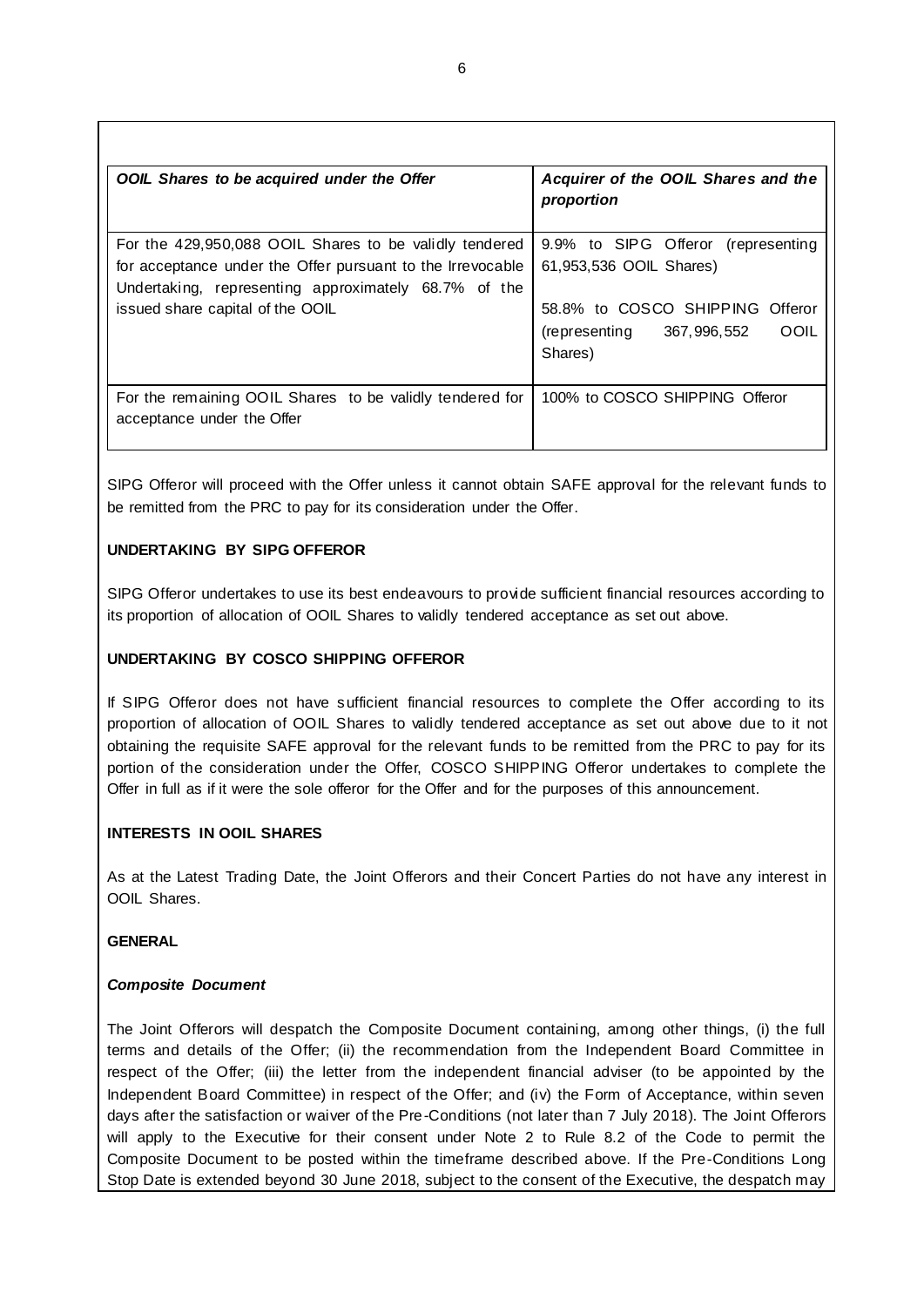be extended to within seven days after such extended Pre-Conditions Long Stop Date.

### *Independent Board Committee and independent financial adviser*

The Independent Board Committee comprising Mr. Simon Murray, Mr. Chow Philip Yiu Wah, Professor Wong Yue Chim Richard, Mr. Cheng Wai Sun Edward, Mr. Kwok King Man Clement has been established for the purpose of making a recommendation to the Qualifying OOIL Shareholders as to whether the Offer is fair and reasonable and as to acceptance.

The Independent Board Committee comprises all the independent non-executive OOIL Directors who have no direct or indirect interest in the Offer, other than as an OOIL Shareholder. The Independent Board Committee excludes the non-executive OOIL Director who is connected to the Controlling Shareholder.

An independent financial adviser will be appointed by OOIL, subject to the approval of the Independent Board Committee, as soon as reasonably practicable to advise the Independent Board Committee in relation to the terms of the Offer. The advice of the independent financial adviser will be contained in the Composite Document.

**WARNING: The Pre-Conditions must be satisfied or waived before the making of the Offer. The making of the Offer is therefore a possibility only and all references to the Offer in this announcement are references to the possible Offer which will be implemented if and only if the Pre-Conditions are satisfied or waived. Accordingly, OOIL Shareholders, COSCO SHIPPING Holdings Shareholders and prospective investors are advised to exercise caution when dealing in the securities of OOIL or COSCO SHIPPING Holdings.**

**Closing of the Offer is subject to the Condition being fulfilled. Accordingly, the issue of this announcement does not in any way imply that the Offer will be completed. The transactions contemplated by the Offer may or may not proceed. OOIL Shareholders, COSCO SHIPPING Holdings Shareholders and potential investors should therefore exercise caution when dealing in the securities of OOIL or COSCO SHIPPING Holdings.**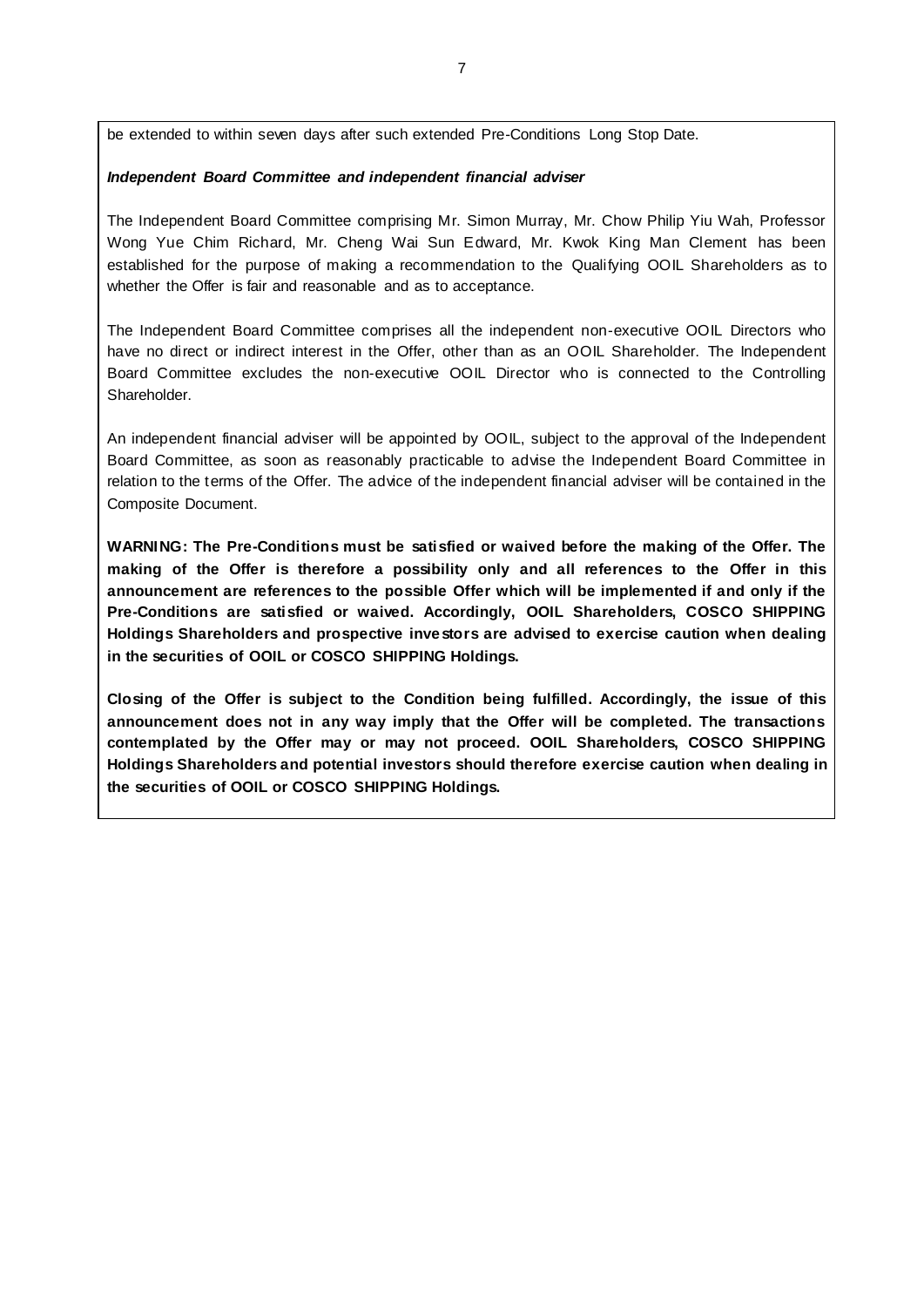### **NOTICE TO U.S. HOLDERS OF OOIL SHARES**

*The Offer is being made for the securities of a company incorporated in Bermuda with limited liability and is subject to Hong Kong disclosure requirements, which are different from those of the USA. The financial information included in this announcement has been prepared in accordance with Hong Kong Financial Reporting Standards and thus may not be comparable to financial information of U.S. companies or companies whose financial statements are prepared in accordance with generally accepted accounting principles in the USA. The Offer will be made in the USA pursuant to the applicable U.S. tender offer rules and otherwise in accordance with the requirements of the SFO. Accordingly, the Offer will be subject to disclosure and other procedural requirements, including with respect to withdrawal rights, offer timetable, settlement procedures and timing of payments that are different from those applicable under U.S. domestic tender offer procedures and law.*

*The receipt of cash pursuant to the Offer by a U.S. holder of OOIL Shares may be a taxable transaction for U.S. federal income tax purposes and under applicable state and local, as well as foreign and other tax laws. Each holder of OOIL Shares is urged to consult his/her/its independent professional adviser immediately regarding the tax consequences of acceptance of the Offer.*

*U.S. holders of OOIL Shares may encounter difficulty enforcing their rights and any claims arising out of the U.S. federal securities laws, as each of COSCO SHIPPING Holdings, the Joint Offerors and OOIL is located in a country outside the USA and some or all of their respective officers and directors may be residents of a country other than the United States. U.S. holders of OOIL Shares may not be able to sue a non-U.S. company or its officers or directors in a non-U.S. court for violations of the*  U.S. securities laws. Further, U.S. holders of OOIL Shares may encounter difficulty compelling a non-*U.S. company and its affiliates to subject themselves to a U.S. court's judgment.*

*In accordance with normal Hong Kong practice and pursuant to Rule 14e-5(b) of the U.S. Exchange Act, the Joint Offerors hereby disclose that they or their affiliates, or their nominees, or their respective brokers (acting as agents) may from time to time make certain purchases of, or arrangements to purchase, OOIL Shares outside of the United States, other than pursuant to the Offer, before or during the period in which the Offer remains open for acceptance. In accordance with the Code and Rule 14e-5(b) of the U.S. Exchange Act, UBS and its affiliates may continue to act as exempt principal traders in the OOIL Shares on the Stock Exchange. These purchases may occur either in the open market at prevailing prices or in private transactions at negotiated prices, provided that (i) any such purchase or arrangement complies with applicable law and is made outside the United States and (ii) if applicable, the Offer Price is increased to match any consideration paid in any such purchase or arrangement. Any information about such purchases will be reported to the SFC and, to the extent made public by the SFC, will be available on the website of the SFC at http://www.sfc.hk.*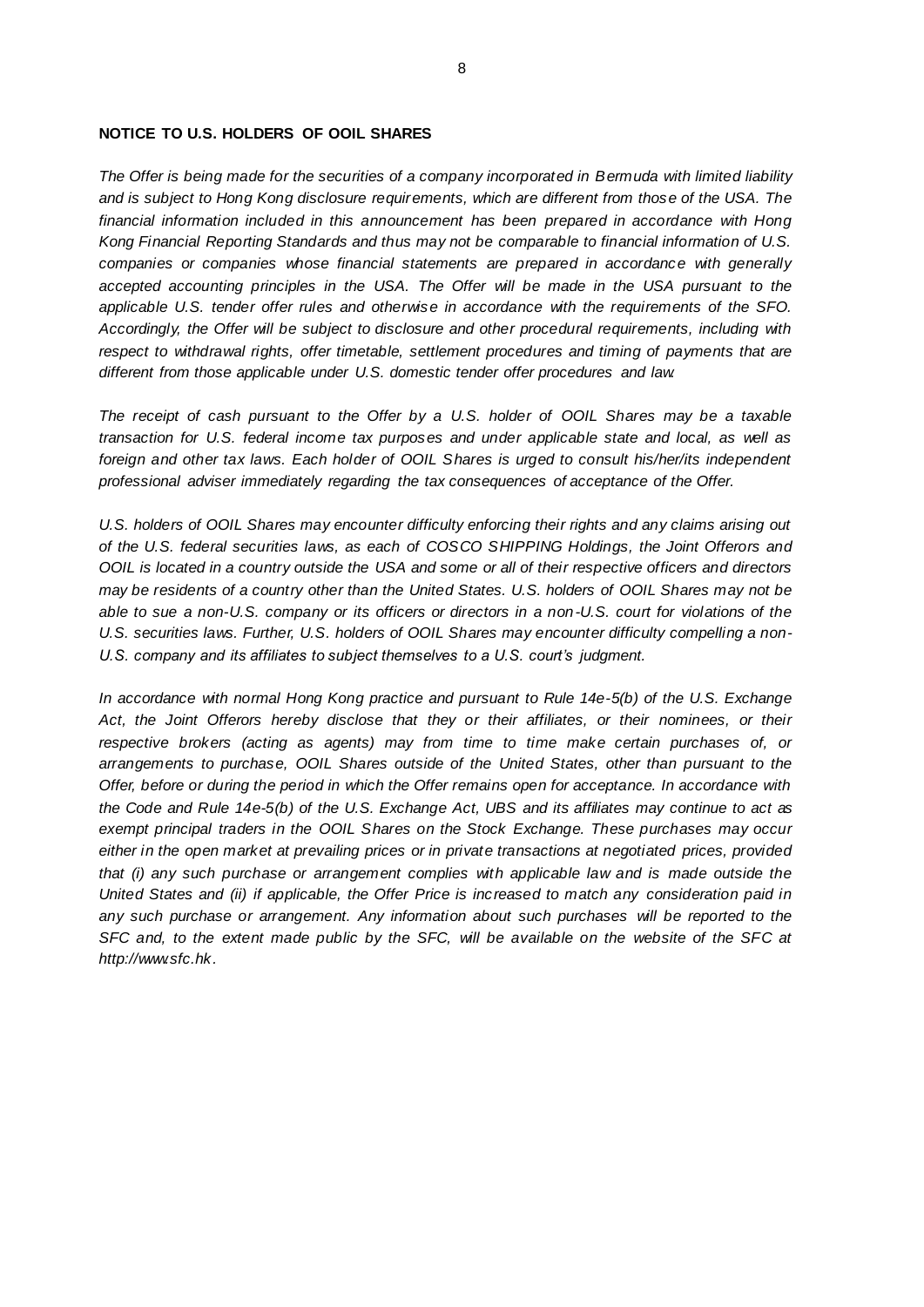### **PART A: THE OFFER**

### **1. Introduction**

The Joint Offerors and OOIL jointly announce on 7 July 2017 that UBS, on behalf of the Joint Offerors, firmly intends to make a voluntary general offer to acquire all of the OOIL Shares held by Qualifying OOIL Shareholders on the terms set out in this announcement, subject to the satisfaction or waiver of the Pre-Conditions.

# **2. The Offer**

For each OOIL Share . . . . . . . . . . . . .. . . . . . . . . . . . . . . . . . . . . . HK\$78.67 in cash

The Offer will be extended to all Qualifying OOIL Shareholders in accordance with the Code. OOIL Shares to be acquired under the Offer shall be fully paid and shall be acquired free from all liens, charges, encumbrances, rights of pre-emption and any other third party rights of any nature and together with all rights attaching to them as at the Offer Closing Date.

The Joint Offerors will not increase the Offer Price. Shareholders and potential investors should be aware that, following the making of this statement, the Joint Offerors will not be allowed to increase the Offer Price. The Joint Offerors do not reserve the right to increase the Offer Price.

The Offer will be made in compliance with the Code.

Each of the Joint Offerors reserves its right to make the Offer or complete the acquisition of OOIL Shares through one or more wholly-owned subsidiaries that are directly or indirectly held by such Joint Offeror, provided that such wholly-owned subsidiary agrees to be bound by all the terms and conditions of the Consortium Agreement.

# **3. Pre-Conditions to the Offer**

The making of the Offer is subject to the satisfaction or waiver of the following Pre-Conditions by the Pre-Conditions Long Stop Date:

- <span id="page-8-0"></span>(a) with respect to anti-trust review in the PRC under the Anti-Monopoly Law of the PRC, the Anti-Monopoly Bureau of MOFCOM having made the decision not to conduct further review of the Offer or allowing the Offer to proceed or the Offer having been deemed to have been cleared by MOFCOM under the Anti-Monopoly Law of the PRC by virtue of all applicable waiting periods under the Anti-Monopoly Law of the PRC, in respect of the review of the Offer, having expired;
- (b) with respect to COSCO SHIPPING Offeror, the obtaining of approvals or authorisations from the NDRC, SASAC (if required) and SAFE (if required) in connection with the Offer;
- (c) with respect to anti-trust review in the EU under the EU Merger Regulation, the European Commission having made a decision to allow the Offer to proceed;
- (d) with respect to anti-trust review in the USA under the United States Hart-Scott-Rodino Antitrust Improvements Act of 1976 (HSR), as amended, and the regulations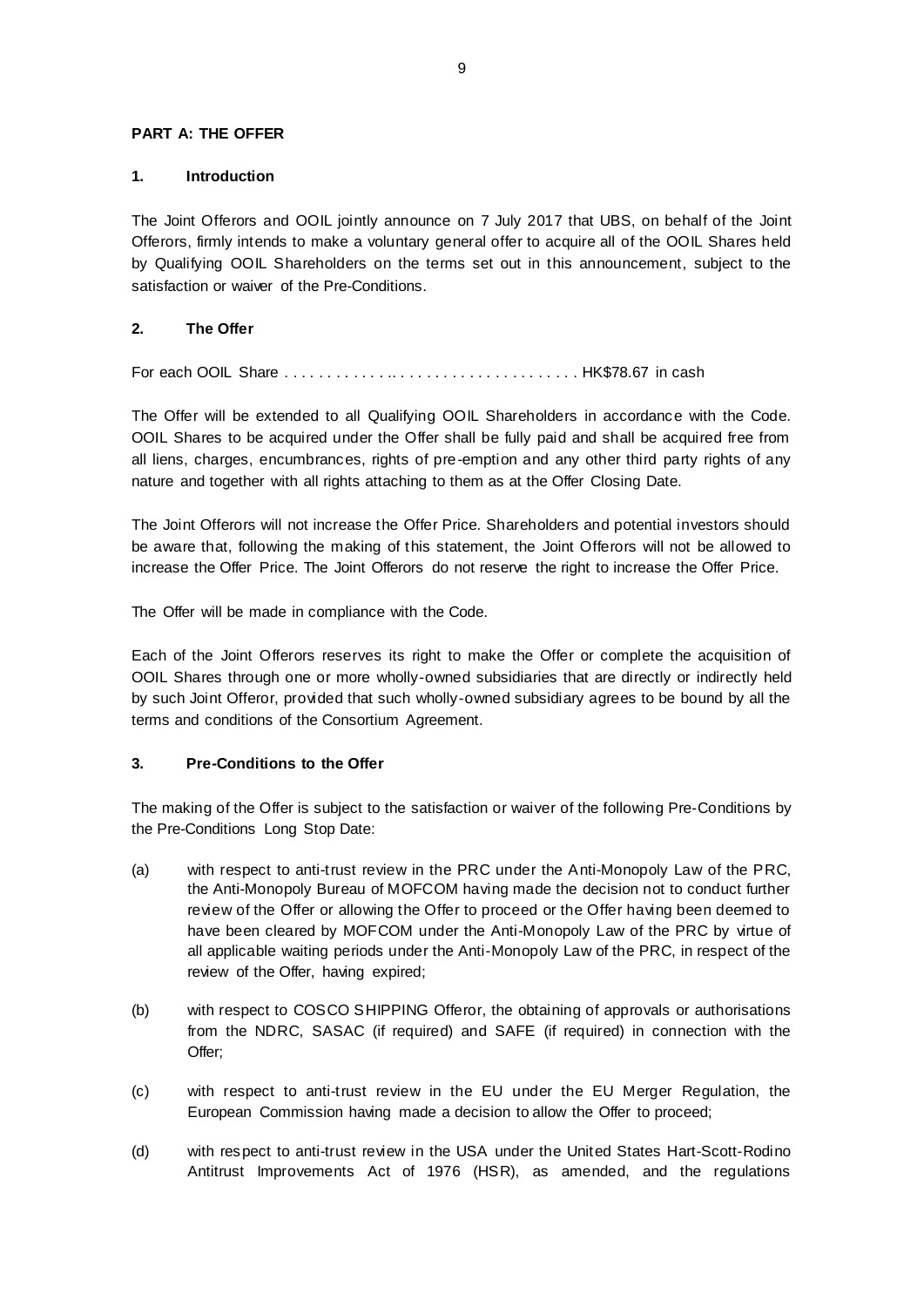thereunder, the expiration or termination of all or any applicable waiting periods (including any extensions thereof) in connection with the Offer; and

<span id="page-9-0"></span>(e) COSCO SHIPPING Holdings Shareholders passing resolutions at a general meeting to approve the Offer in accordance with the requirements under the Listing Rules and the material asset restructuring in accordance with the "Administrative Measures for the Major Asset Restructuring of Listed Companies" (《 上市公司重大資產重組管理辦法》) issued by the CSRC.

COSCO SHIPPING Offeror shall take all necessary actions to procure all PRC approvals which are necessary for the consummation of the Offer, including but not limited to any approval and authorisation by, and filing and registration with, MOFCOM, NDRC, SAFE (if required), SASAC (if required), and Shanghai Stock Exchange.

The Joint Offerors will take all steps necessary, and OOIL will provide reasonable assistance to the Joint Offerors, to fulfil the Pre-Conditions, provided, however, in respect of Pre-Condition (c), that neither the Joint Offerors nor OOIL shall be required to agree to any term or take any action in connection with the satisfaction of such Pre-Conditions that would reasonably be expected to have, individually or in the aggregate, a material adverse effect on the Joint Offerors or OOIL. The Joint Offerors will do so in consultation with OOIL (including giving OOIL a reasonable opportunity to provide comments on draft copies of all filings, submissions, material correspondence and communications intended to be sent to the relevant governmental or regulatory bodies and to attend any meeting or conference call with such bodies) and k eep OOIL updated as to progress towards the satisfaction of the Pre-Conditions.

The Joint Offerors and OOIL will issue a further announcement as soon as practicable after the Pre-Conditions have been satisfied or waived. If the Pre-Conditions are not satisfied or waived on or before the Pre-Conditions Long Stop Date, the Offer will not be made, and a further announcement will be made accordingly.

The Pre-Conditions (except for Pre-Condition (e)) shall be waivable by COSCO SHIPPING Offeror at its sole discretion. Pre-Condition (e) is not waivable.

**WARNING: The Pre-Conditions must be satisfied or waived before the making of the Offer. The making of the Offer is therefore a possibility only and all references to the Offer in this announcement are references to the possible Offer which will be implemented if and only if the Pre-Conditions are satisfied or waived. Accordingly, OOIL Shareholders, COSCO SHIPPING Holdings Shareholders and prospective investors are advised to exercise caution when dealing in the securities of OOIL or COSCO SHIPPING Holdings.**

# **4. Conditions to the Offer**

The Offer is subject to the fulfilment of the following Conditions:

(a) valid acceptances of the Offer being received (and not, where permitted, withdrawn) by 4:00 p.m. on or prior to the Offer Closing Date (or such later time and/or date as the Joint Offerors may decide and the Executive may approve) in respect of such number of OOIL Shares which, together with OOIL Shares already owned or agreed to be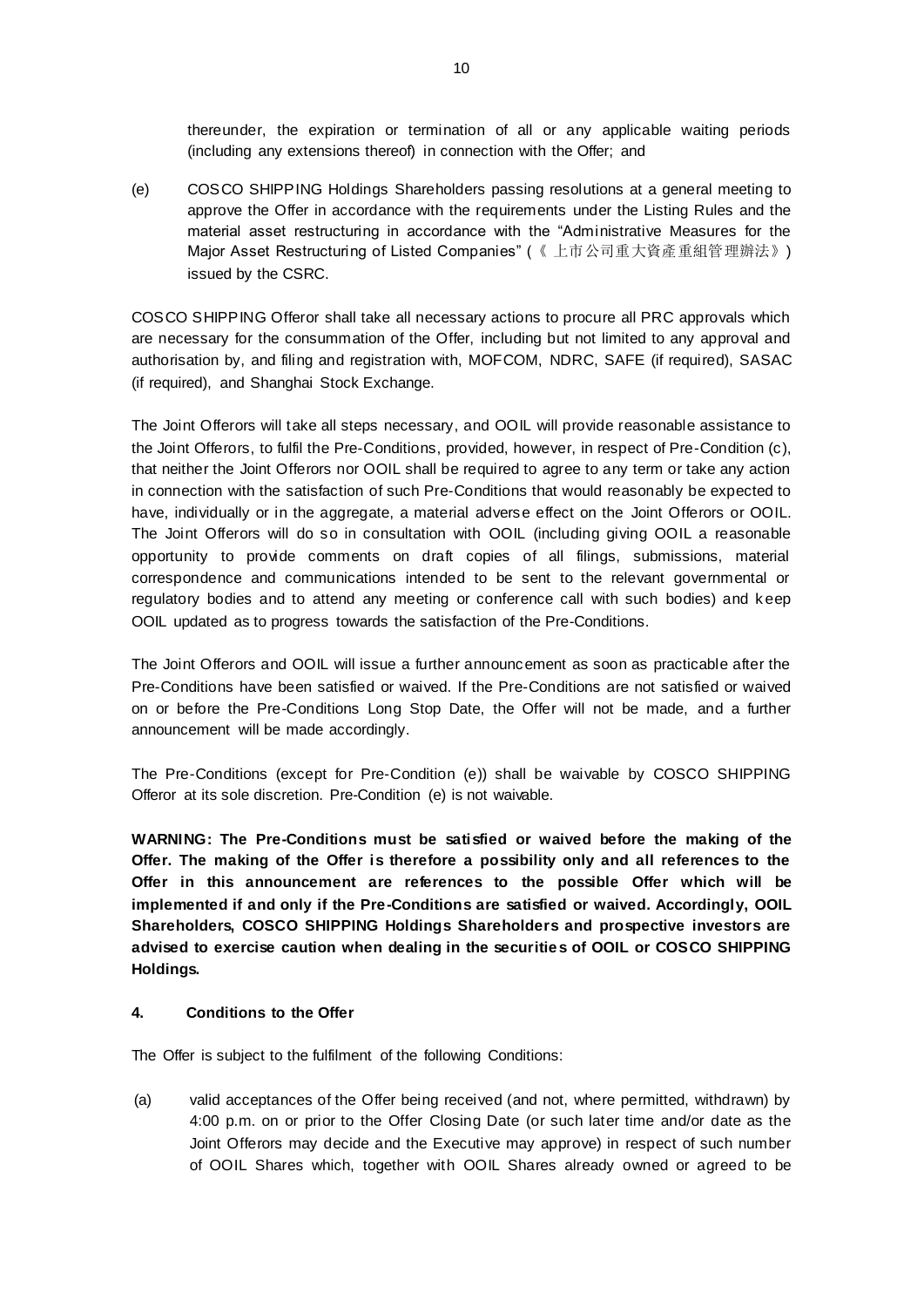acquired before or during the Offer, would result in the Joint Offerors and their Concert Parties holding more than 50 per cent. of the voting rights in OOIL; and

(b) no dividend or other distribution (whether in cash or in kind) having been declared, made or paid by OOIL to the OOIL Shareholders during the Offer Period (other than (i) any dividend or distribution regarding which OOIL has consulted the Joint Offerors and the amount of which does not exceed 25% of the profit attributable to the equity holders of OOIL for the relevant period for which such dividend or distribution was declared) and (ii) if any dividend or distribution has been declared, made or paid pursuant to (i), any further dividend or distribution shall be subject to the consent of the Joint Offerors).

Pursuant to Note 2 to Rule 30.1 of the Code, the Joint Offerors may only invoke Condition (b) as a basis for not proceeding with the Offer if the circumstances which give rise to a right to invoke such Condition are of material significance to the Joint Offerors in the context of the Offer.

If the Conditions are not satisfied on or before the Offer Closing Date, the Offer will lapse unless the Offer Period is extended by the Joint Offerors (with the consent of the Executive).

**WARNING: Closing of the Offer is subject to the Condition s being fulfilled. Accordingly, the issue of this announcement does not in any way imply that the Offer will be completed. The transactions contemplated by the Offer may or may not proceed. OOIL Shareholders, COSCO SHIPPING Holdings Shareholders and potential investors should therefore exercise caution when dealing in the securities of OOIL or COSCO SHIPPING Holdings.** 

### **5. Offer Price**

The Offer Price of HK\$78.67 per OOIL Share under the Offer represents:

- (a) a premium of approximately 37.8 per cent. over the closing price of HK\$57.10 per OOIL Share as quoted on the Stock Exchange on the Last Trading Date;
- (b) a premium of approximately 41.1 per cent. over the average closing price of HK\$55.76 per OOIL Share, being the average closing price of OOIL Shares as quoted on the Stock Exchange for the 5 trading days immediately prior to the Last Trading Date;
- (c) a premium of approximately 55.2 per cent. over the average closing price of HK\$50.69 per OOIL Share, being the average closing price of OOIL Shares as quoted on the Stock Exchange for the 30 trading days immediately prior to the Last Trading Date; and
- (d) a premium of approximately 40.0 per cent. over the audited net asset value per OOIL Share of approximately HK\$56.20 as at 31 December 2016.

### **6. Highest and lowest closing prices of OOIL Shares**

During the six-month period ending on the Last Trading Date, the highest closing price of OOIL Shares as quoted on the Stock Exchange was HK\$57.15 per OOIL Share on 3 July 2017, and the lowest closing price of OOIL Shares as quoted on the Stock Exchange was HK\$36.55 per OOIL Share on 9 January 2017.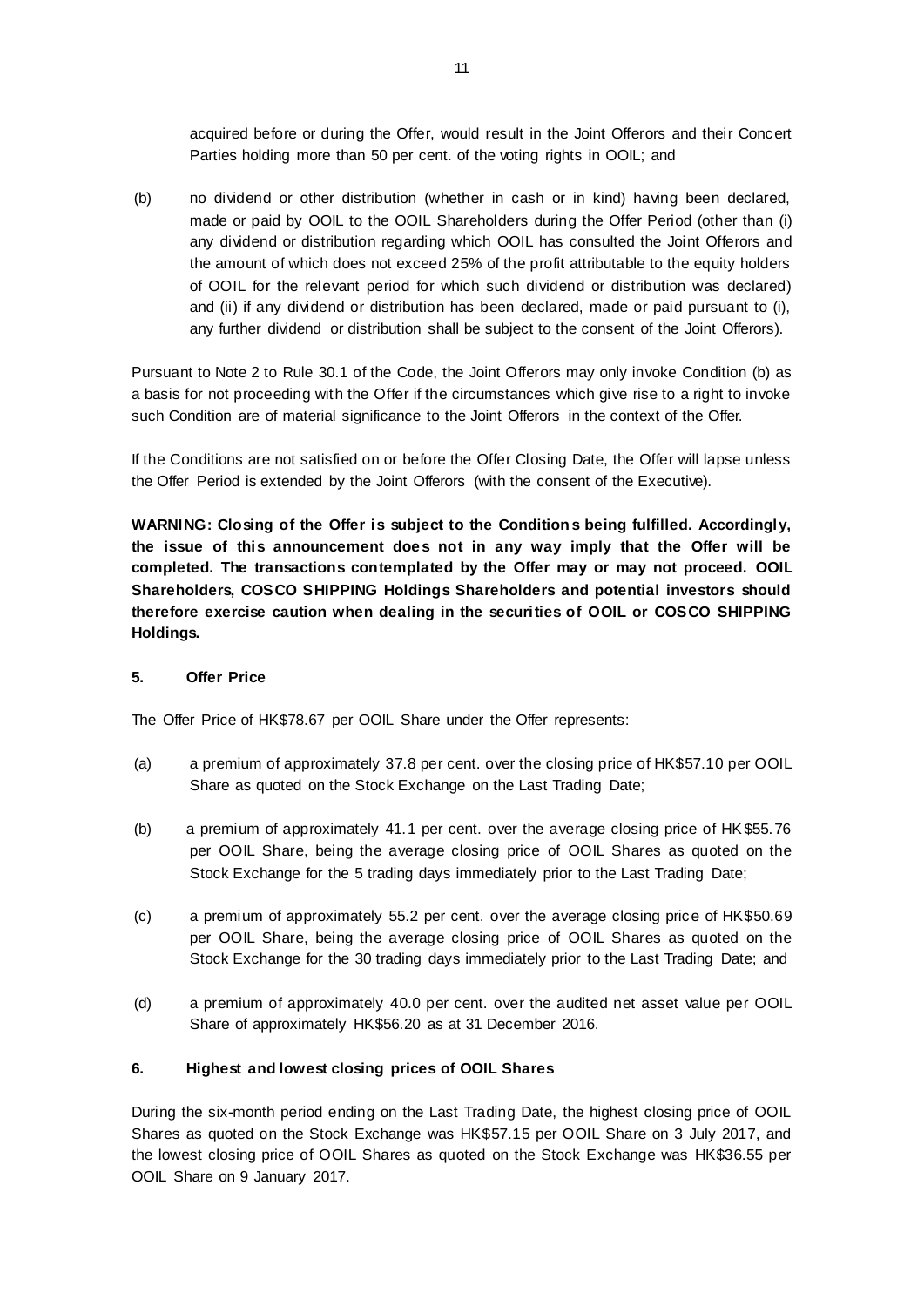## **7. Total consideration under the Offer**

As at the date of this announcement, there are 625,793,297 OOIL Shares in issue. Based on the Offer Price of HK\$78.67 per OOIL Share, the Offer is valued at approximately HK\$49,231.2 million. As at the date of this announcement, OOIL has no outstanding share options, warrants, derivatives or securities that carry a right to subscribe for or which are convertible into OOIL Shares.

The Offer Price was determined after taking into account, among other things, the trading multiples of comparable companies, precedent transactions in the industry, with reference to privatisation transactions in Hong Kong in recent years.

# **8. Information on the COSCO SHIPPING Offeror Group, COSCO Group and China COSCO SHIPPING**

COSCO SHIPPING Offeror was incorporated in BVI on 8 May 2017 and was acquired by COSCO SHIPPING Holdings for the sole purpose of making the Offer and holding OOIL Shares. As at the date of this announcement, COSCO SHIPPING Offeror is directly whollyowned by OCEAN SHIPPING Hong Kong, which is in turn directly wholly-owned by COSCO SHIPPING Holdings. Assuming the Offer becomes unconditional in all respects, COSCO SHIPPING Offeror will be the new holding company of the OOIL Group upon the close of the Offer. COSCO SHIPPING Offeror has not carried on any business since its incorporation, other than matters in connection with the Offer.

OCEAN SHIPPING Hong Kong was incorporated in Hong Kong on 6 July 2017 by COSCO SHIPPING Holdings as a direct wholly-owned subsidiary for the sole purpose of making the Offer and holding shares of the Joint Offerors. OCEAN SHIPPING Hong Kong has not carried on any business since their incorporation, other than matters in connection with the Offer.

COSCO SHIPPING Holdings was established in the PRC on 3 March 2005. COSCO SHIPPING Holdings, through its various subsidiaries, provides a wide range of container shipping and terminal services covering the whole shipping value chain for both international and domestic customers.

COSCO SHIPPING Lines is established in the PRC as a limited liability company. The principal business of COSCO SHIPPING Lines is container shipping.

As at the date of this announcement, (i) COSCO SHIPPING Lines is directly wholly-owned by COSCO SHIPPING Holdings; (ii) COSCO Group, by itself and through its subsidiaries, is interested in an aggregate of 45.47% of the total registered capital of COSCO SHIPPING Holdings; and (iii) COSCO Group is wholly-owned by China COSCO SHIPPING, which is in turn wholly-owned by SASAC.

The following chart sets out the relationship among the abovementioned members of the COSCO SHIPPING Offeror Group, COSCO Group and China COSCO SHIPPING as at the date of this announcement: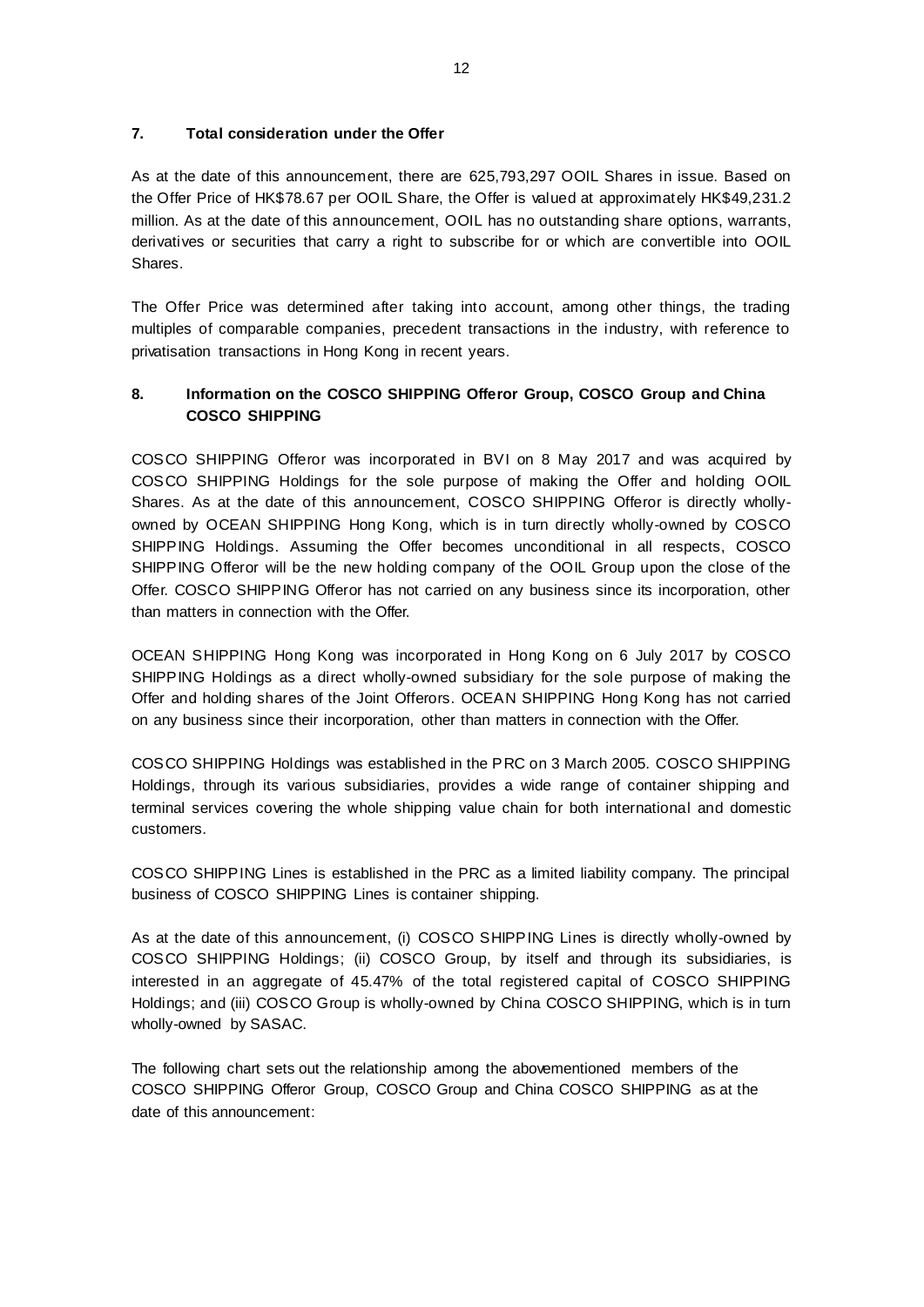

# **9. Information on SIPG Offeror**

SIPG Offeror is a company incorporated in BVI with limited liability and is directly wholly-owned by Shanghai International Port Group (HK) Co., Limited, a company incorporated in Hong Kong with limited liability, which is in turn directly wholly-owned by SIPG..

SIPG Offeror is principally engaged in investment holding. SIPG is a company incorporated under the laws of the PRC (Shanghai Stock Exchange (stock code: 600018)). SIPG is principally engaged in port-related businesses, the main business sections of which include container sector, bulk cargo sector, port logistics sector and port service sector. SIPG is the operator of the public terminals in the Port of Shanghai in the PRC.

Upon completion of the Offer, SIPG Offeror's shareholding in OOIL would count towards "the public" under Rule 8.24 of the Listing Rules.

### **10. Information on the OOIL Group**

OOIL is a limited company incorporated in Bermuda and OOIL Shares are listed on the Main Board of the Stock Exchange. The OOIL Group is principally engaged in the provision of container transport and logistic services. OOIL SubCo, a wholly owned subsidiary of OOIL, is one of the world's largest integrated international transportation, logistics and terminal companies, and is an industry leader in the use of information technology and e-commerce to manage the entire cargo transport process.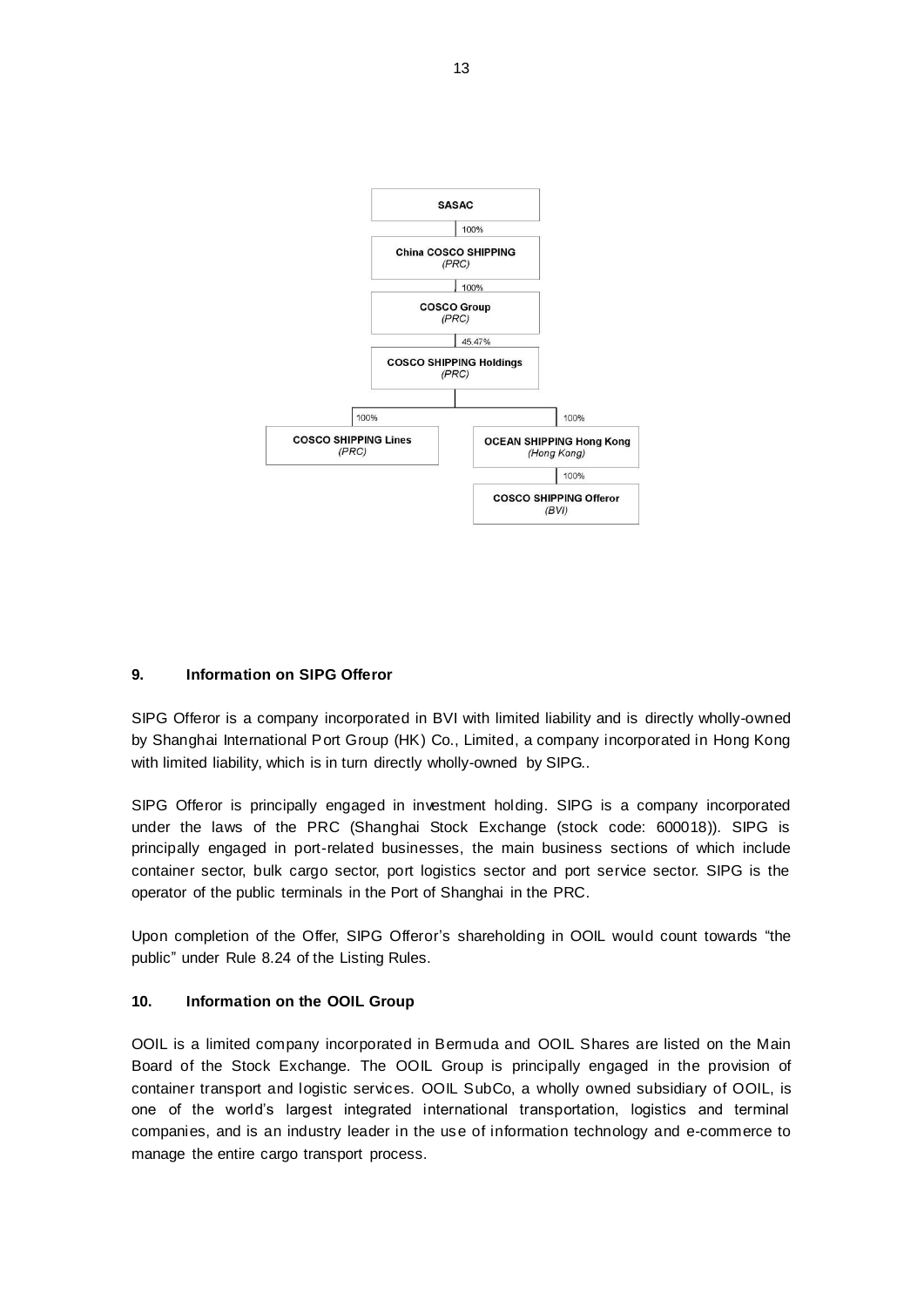The audited consolidated net asset value of OOIL as at 31 December 2016 was approximately US\$4,519.3 million.

The audited consolidated net asset value per OOIL Share as at 31 December 2016 was approximately US\$7.22.

The consolidated audited net loss/profit of OOIL for the last two financial years ended 31 December 2016 and 2015 are as follows:

|                                   | For the year ended<br>31 December |                         |
|-----------------------------------|-----------------------------------|-------------------------|
|                                   | 2016<br><b>US\$'000</b>           | 2015<br><b>US\$'000</b> |
| Net (loss)/profit before taxation | (199, 667)                        | 307,208                 |
| Net (loss)/profit after taxation  | (219, 221)                        | 283,851                 |

# **11. Reasons and benefits of the Offer for the COSCO SHIPPING Offeror Group and SIPG Offeror Group**

#### **For the COSCO SHIPPING Offeror Group**

COSCO SHIPPING Holdings believes this acquisition will enable both COSCO SHIPPING Lines and OOIL to realise synergies, enhance profitability and achieve sustainable growth in the long term. The outstanding management system and service capabilities, as well as established global shipping network, of COSCO SHIPPING Holdings and OOIL can provide customers of both COSCO SHIPPING Lines and OOIL with more diversified product offerings and better service experience.

After the completion of the Offer, the combined COSCO SHIPPING Lines and OOIL will become one of the world's leading container shipping companies with more than 400 vess els and capacity exceeding 2.9 million TEUs including order book. In addition to this increase in scale, both parties will benefit from access to a combined and complementary global sales network and customer base, shipping network optimization, as well as advanced IT systems, to further drive synergies and operational efficiency.

Further, COSCO SHIPPING Holdings believes this transaction is of strategic importance to both OOIL and COSCO SHIPPING Holdings. COSCO SHIPPING Holdings believes that it will create value for its shareholders and customers, and will provide great opportunities for the employees of both companies to thrive on this enhanced platform. After the completion of the Offer, OOIL will continue to strengthen its core business in container shipping, as it becomes part of a larger and enhanced platform within COSCO SHIPPING Holdings Group, and can leverage on COSCO SHIPPING Holdings's global shipping network to drive future growth and synergies.

#### **For the SIPG Offeror Group**

SIPG has been the operator of the Port of Shanghai, the world's largest port in terms of container and cargo throughput for several consecutive years since 2010. SIPG Offeror can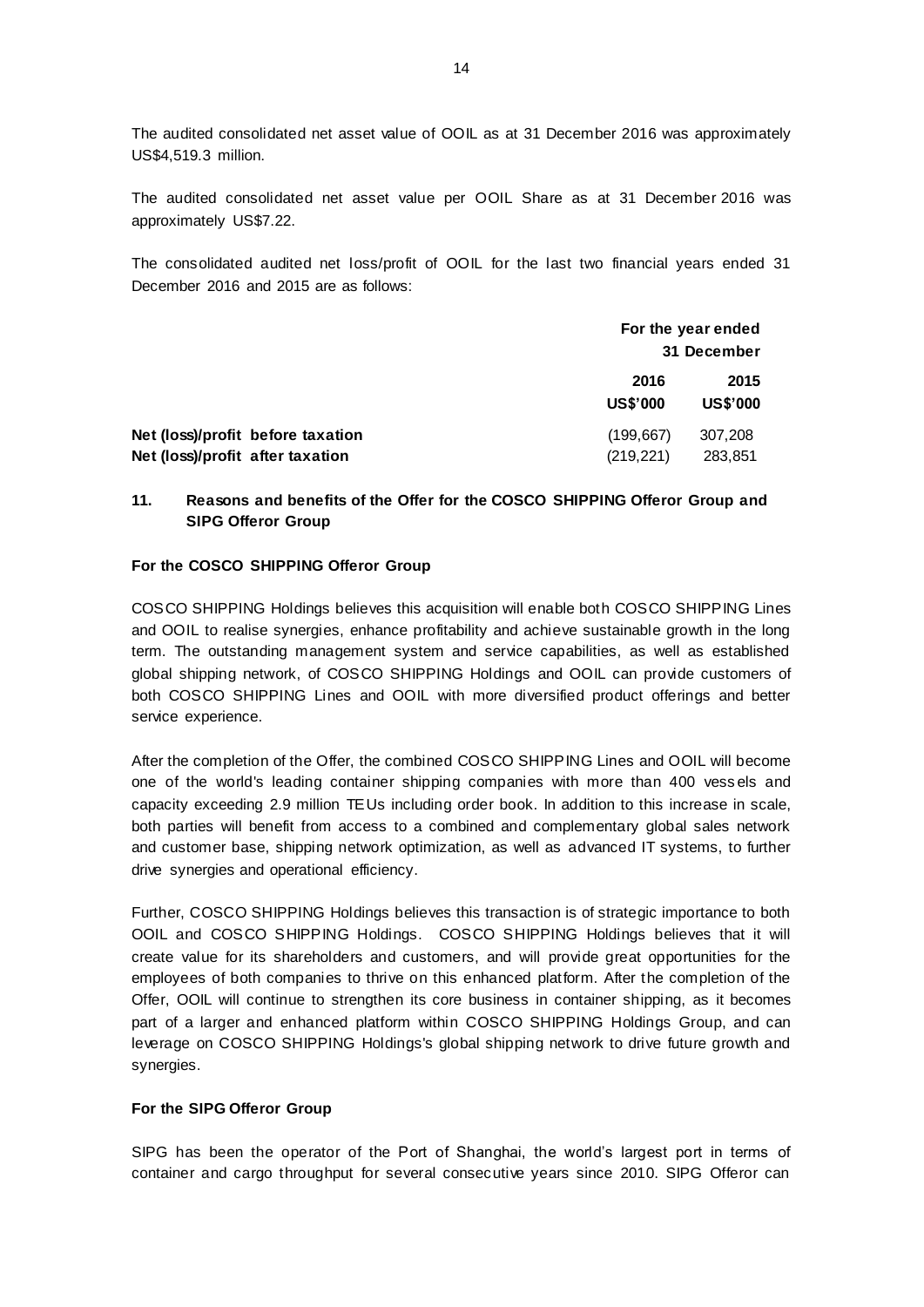bring significant strategic value and synergies to this transaction as one of the Joint Offerors. Both COSCO SHIPPING Holdings and OOIL can potentially benefit from further collaboration between their container shipping businesses and SIPG Offeror Group's port operations, among other things.

In addition, as the OOIL Shares to be acquired by SIPG Offeror contribute to public float, this arrangement can help with the intention to retain the listing status of OOIL, which helps support Hong Kong as a global maritime centre.

# **12. Intentions of the Joint Offerors with regard to OOIL**

Container shipping business will remain COSCO SHIPPING Offeror Group's most important core businesses and most important strategic focus. After the completion of the Offer, the Joint Offerors intends to retain the listing status of OOIL, and maintain OOIL's global headquarters functions and presence in Hong Kong and continue to support Hong Kong as a global maritime center. The Joint Offerors are committed to the continuity and stability of OOIL management team, business, operations, and global service network as a whole after closing of the Offer. As such, the Joint Offerors intend to keep the existing OOIL branding so that the Joint Offerors and OOIL can provide customers with more diversified product offerings and better service experience, as both parties explore ways to achieve synergies and better operational efficiency.

Further, while keeping OOIL management teams and global service network, the Joint Offerors shall retain the existing compensation and benefit system at OOIL and not terminate the employment of any Employee at OOIL as a result of this transaction for at least 24 months after the Offer Closing Date, except for staff movements which are part of the normal conduct of business or due to personal performance or conduct issues. OOIL shall continue its current human resources practice and staff performance measurement, and monitor key performance indicators for operational efficiency and business growth.

# **13. Maintaining the listing status of OOIL**

The Joint Offerors intend to maintain the listing of OOIL Shares on the Stock Exchange following closing of the Offer.

There is a possibility that the public will hold less than 25 per cent. of OOIL Shares upon closing of the Offer depending on the level of acceptance. In that case, the Joint Offerors intend to take appropriate steps to restore the public float in compliance with the Listing Rules.

If less than 25 per cent. of OOIL Shares are held by the public or if the Stock Exchange believes (i) that a false market exists or may exist in the trading of OOIL Shares or (ii) that there are insufficient OOIL Shares in public hands to maintain an orderly market, the Stock Exchange may consider exercising its discretion to suspend trading in OOIL Shares. In such connection, the Joint Offerors and OOIL undertake to the Stock Exchange to take appropriate steps to ensure restoration of the minimum percentage of OOIL Shares to public hands within a specified period which is acceptable to the Exchange.

The Joint Offerors do not intend to exercise any rights to compulsorily acquire any OOIL Shares in respect of which the Offer is not accepted.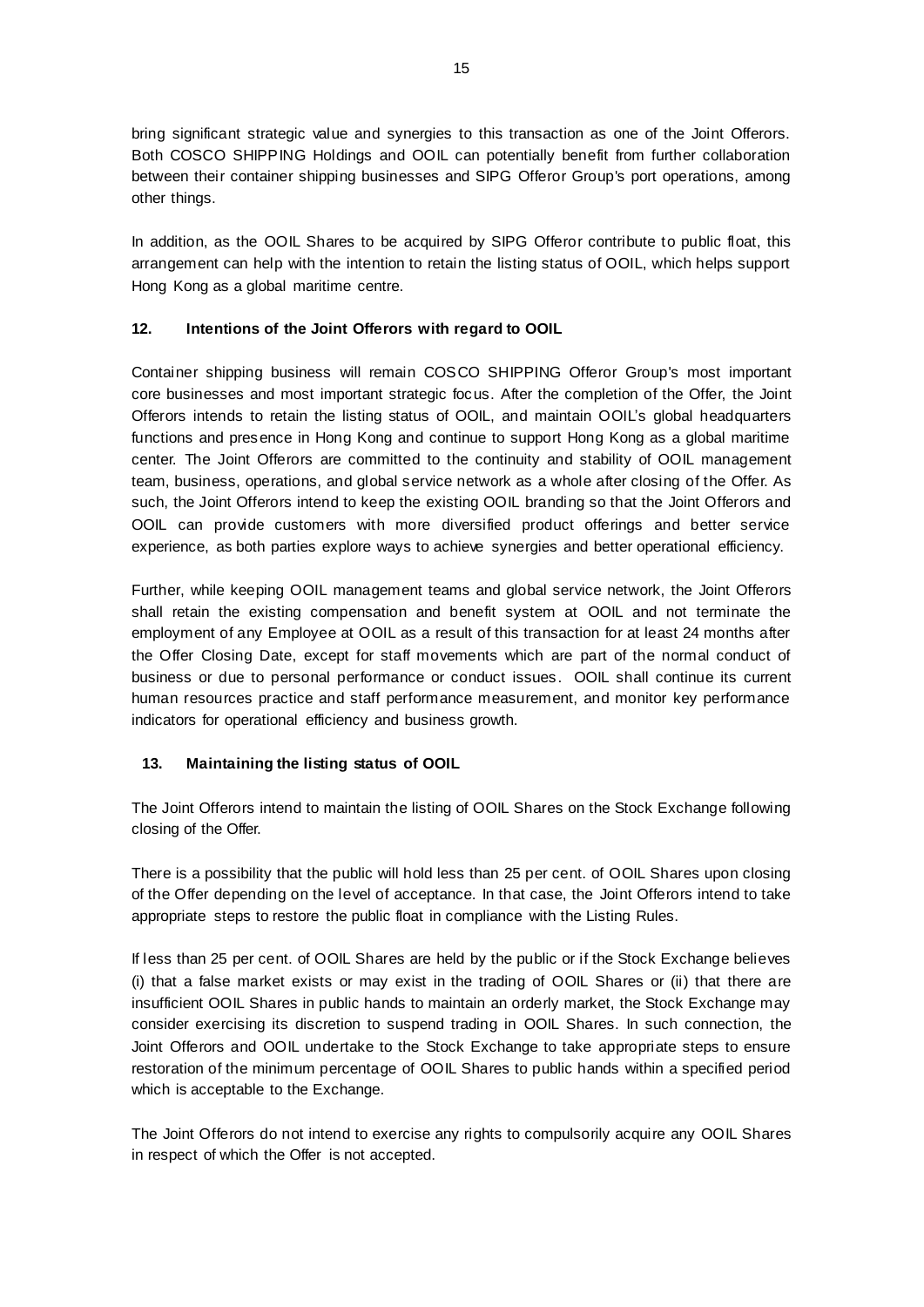# **14. Effect of accepting the Offer**

By validly accepting the Offer, Qualifying OOIL Shareholders will sell to the Joint Offerors their tendered OOIL Shares free from all liens, charges, encumbrances, rights of pre-emption and any other third party rights of any nature and together with all rights attaching to them as at the Offer Closing Date.

# **15. Irrevocable undertaking**

As at the date of this announcement, COSCO SHIPPING Offeror, COSCO SHIPPING Holdings and China COSCO SHIPPING have entered into an irrevocable undertaking with the Controlling Shareholder which agreed to tender, or procure the tender of, all of the IU Shares being 429,950,088 OOIL Shares owned by them in favour of the Offer (representing approximately 68.7 per cent. of the issued share capital of OOIL as at the Last Trading Date). Further information on the Irrevocable Undertaking is set out in Part B of this announcement.

As at the date of this announcement, apart from the Irrevocable Undertaking, the Joint Offerors and their Concert Parties have not received any indication or irrevocable commitment from any OOIL Shareholder to accept or reject the Offer.

# **16. Confirmation of financial resources**

Assuming that the Offer is accepted in full, the financial resources required by the Joint Offerors to satisfy the consideration payable under the Offer will amount to approximately HK\$ 49,231.2 million. As at the date of this announcement, COSCO SHIPPING Offeror is financing the entire amount of the consideration from external debt financing, SIPG Offeror will contribute its portion of the consideration as set out in the section headed "Consortium Agreement - Allocation Proportion" below from external debt financing and/or internal resources, in which case COSCO SHIPPING Offeror's contribution to the consideration will reduce proportionately. UBS, financial adviser to the Joint Offerors, is satisfied that sufficient financial resources are available to COSCO SHIPPING Offeror to satisfy full acceptance of the Offer.

# **17. Hong Kong stamp duty**

Seller's ad valorem stamp duty at the rate of 0.1 per cent. of the value of the consideration arising on acceptance of the Offer will be payable by the Qualifying OOIL Shareholders who accept the Offer insofar as their shares are registered on the Hong Kong Branch Register of OOIL. The relevant amount of stamp duty payable by the relevant Qualifying OOIL Shareholders will be deducted from the consideration payable to such Qualifying OOIL Shareholders under the Offer. Each of the Joint Offerors will bear its own portion of buyer's ad valorem stamp duty at the rate of 0.1 per cent. of the consideration payable in respect of relevant acceptances of the Offer and will be responsible to account to the Stamp Office of Hong Kong for all the stamp duty payable for the sale and purchase of the relevant OOIL Shares which are validly tendered for acceptance under the Offer.

# **18. Overseas shareholders**

The making of the Offer to Qualifying OOIL Shareholders who are citizens, residents or nationals of jurisdictions outside Hong Kong may be subject to the laws of the relevant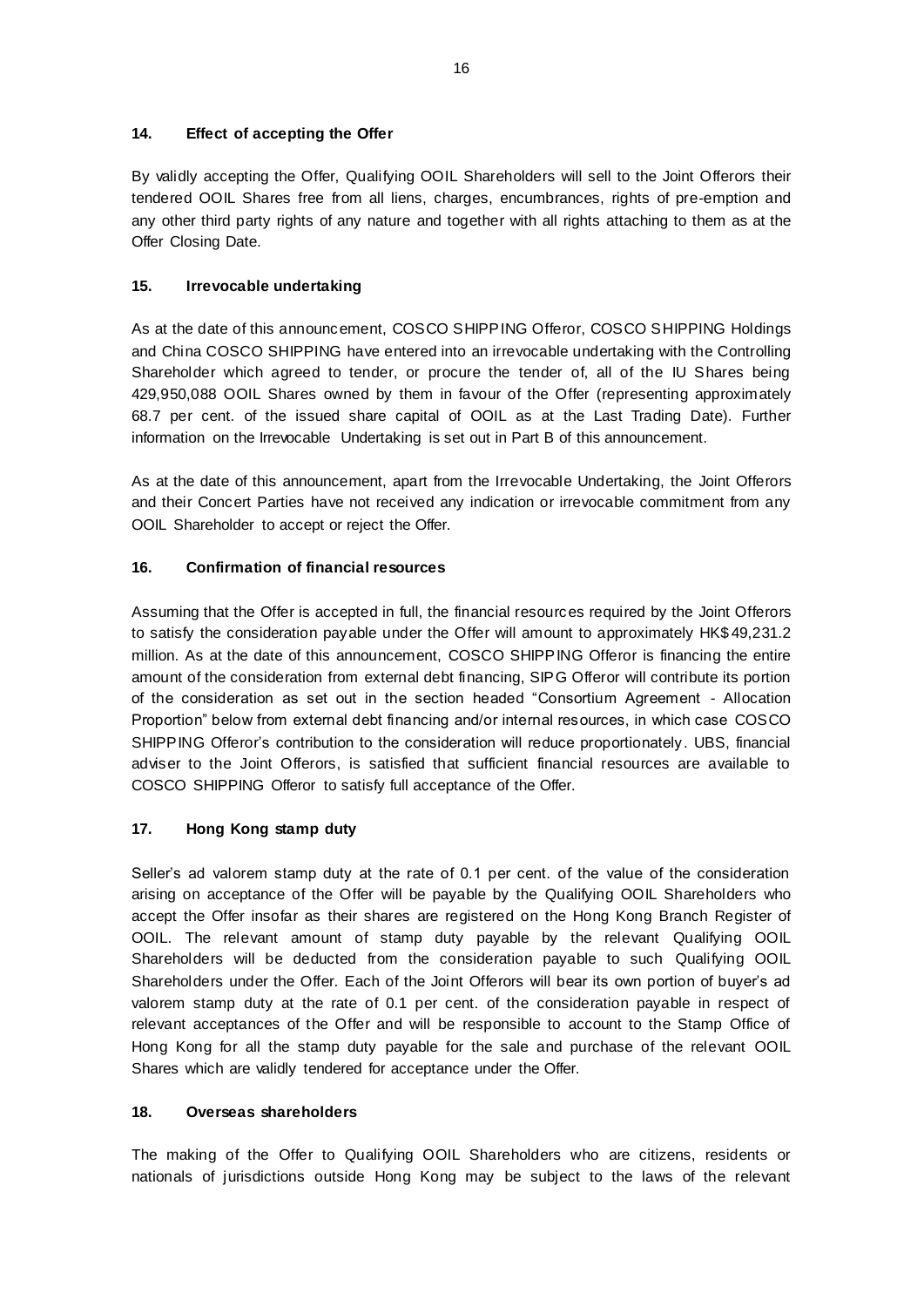jurisdictions. Such Qualifying OOIL Shareholders may be prohibited or affected by the laws of the relevant jurisdictions and it is the responsibility of each such Qualifying OOIL Shareholder who wishes to accept the Offer to satisfy himself/herself/itself as to the full observance of the laws of the relevant jurisdiction in connection therewith, including the obtaining of any governmental, exchange control or other consents, or filing and registration requirements which may be required to comply with all necessary formalities or legal or regulatory requirements and the payment of any transfer or other taxes due from such Qualifying OOIL Shareholder in such relevant jurisdictions.

**Any acceptance by any Qualifying OOIL Shareholder will be deemed to constitute a representation and warranty from such Qualifying OOIL Shareholder to the Joint Offerors and OOIL that all local laws and requirements have been complied with and that the Offer can be accepted by such Qualifying OOIL Shareholder lawfully under the laws of the relevant jurisdiction. Qualifying OOIL Shareholders should consult their professional advisers if in doubt.**

In the event that the despatch of the Composite Document to overseas Qualifying OOIL Shareholders is prohibited by any relevant law or may only be effected after compliance with conditions or requirements that are unduly burdensome, subject to the Executive's waivers, the Composite Document will not be despatched to such overseas Qualifying OOIL Shareholders. The Joint Offerors will apply for such waivers as may be required by the Executive pursuant to Note 3 to Rule 8 of the Code at such time.

# **19. Settlement of consideration**

Settlement of the consideration under the Offer will be made as soon as possible, but in any event within seven business days (as defined in the Code) of (i) the date of receipt of a complete and valid acceptance in respect of the Offer or (ii) the Offer Unconditional Date, whichever is the later.

### **20. Interests in OOIL Shares and derivatives**

As at the Latest Trading Date, the Joint Offerors and their respective Concert Parties do not have any interest in OOIL Shares. By reason of being the financial adviser to the Joint Offerors, UBS is presumed to be acting in concert with the Joint Offerors in accordance with class 5 of the definition of "acting in concert" in the Code. Details of holdings or borrowings or lendings of, and dealings in, the OOIL Shares or any other relevant securities (as defined in Note 4 to Rule 22 of the Code) by other parts of the UBS group will be obtained as soon as possible after this announcement has been made in accordance with Note 1 to Rule 3.5 of the Code.

There have been no dealings by the Joint Offerors or any of their respective Concert Parties in the 6-month period prior to this announcement.

As at the date of this announcement:

(a) there is no existing holding of voting rights and rights over OOIL Shares which is owned or controlled or directed by the Joint Offerors or any of their Concert Parties (save for those entities controlling, controlled by or under the same control as UBS that are exempt principal traders or exempt fund managers);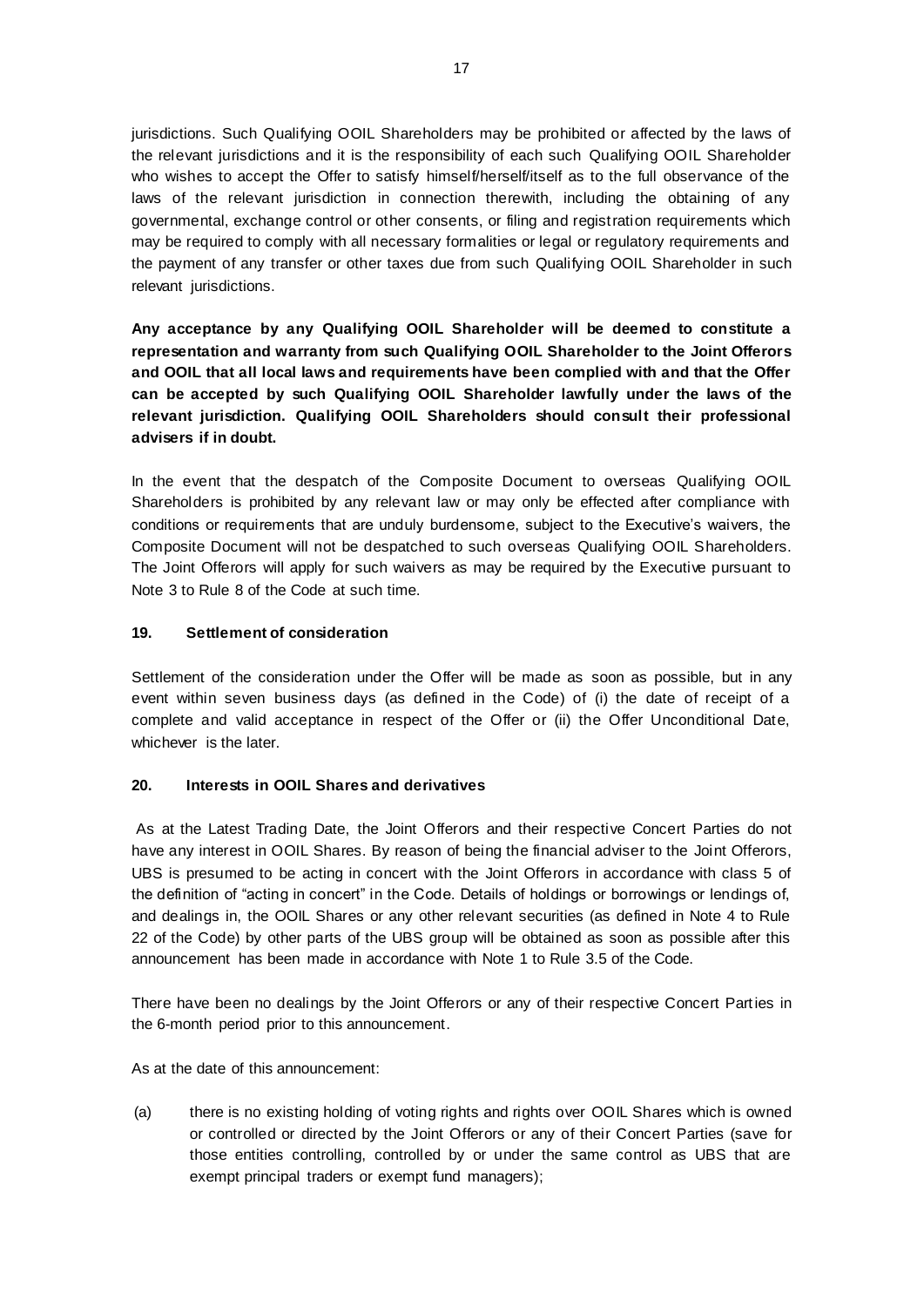- (b) there is no existing holding of voting rights and rights over OOIL Shares in respect of which the Joint Offerors or any of their Concert Parties holds convertible securities, warrants or options (save for those entities controlling, controlled by or under the same control as UBS that are exempt principal traders or exempt fund managers);
- (c) there is no outstanding derivative in respect of securities in OOIL entered into by the Joint Offerors or any of their Concert Parties (save for those entities controlling, controlled by or under the same control as UBS that are exempt principal traders or exempt fund managers);
- (d) save as disclosed in the section headed "Irrevocable Undertaking to Accept the Offer" in Part B of this announcement, there is no arrangement (whether by way of option, indemnity or otherwise) in relation to the shares of the Joint Offerors, the COSCO SHIPPING Holdings Shares or OOIL Shares and which might be material to the Offer;
- (e) there is no agreement or arrangements to which any of the Joint Offerors is a party which relate to the circumstances in which it may or may not invoke or seek to invoke a Pre-Condition or a Condition; and
- (f) there are no relevant securities (as defined in Note 4 to Rule 22 of the Code) in OOIL which the Joint Offerors or any of their Concert Parties has borrowed or lent (save for those entities controlling, controlled by or under the same control as UBS that are exempt principal traders or exempt fund managers).

# **21. Composite Document**

The Joint Offerors will despatch the Composite Document containing, among other things, (i) the full terms and details of the Offer; (ii) the recommendation from the Independent Board Committee in respect of the Offer; (iii) the letter from the independent financial adviser (to be appointed by the Independent Board Committee) in respect of the Offer; and (iv) the Form of Acceptance, within seven days after the satisfaction or waiver of the Pre-Conditions (not later than 7 July 2018). The Joint Offerors will apply to the Executive for their consent under Note 2 to Rule 8.2 of the Code to permit the Composite Document to be posted within the timeframe described above. If the Pre-Conditions Long Stop Date is extended beyond 30 June 2018, subject to the consent of the Executive, the despatch may be extended to within seven days after such extended Pre-Conditions Long Stop Date.

# **PART B: IRREVOCABLE UNDERTAKING TO ACCEPT THE OFFER**

**Date:** 7 July 2017

# **Parties to the Irrevocable Undertaking:**

- (1) Controlling Shareholder; and
- (2) COSCO SHIPPING Offeror, COSCO SHIPPING Holdings and China COSCO SHIPPING.

# **1. Irrevocable undertaking to accept the Offer**

Under the Irrevocable Undertaking, the Controlling Shareholder has irrevocably undertaken to accept, or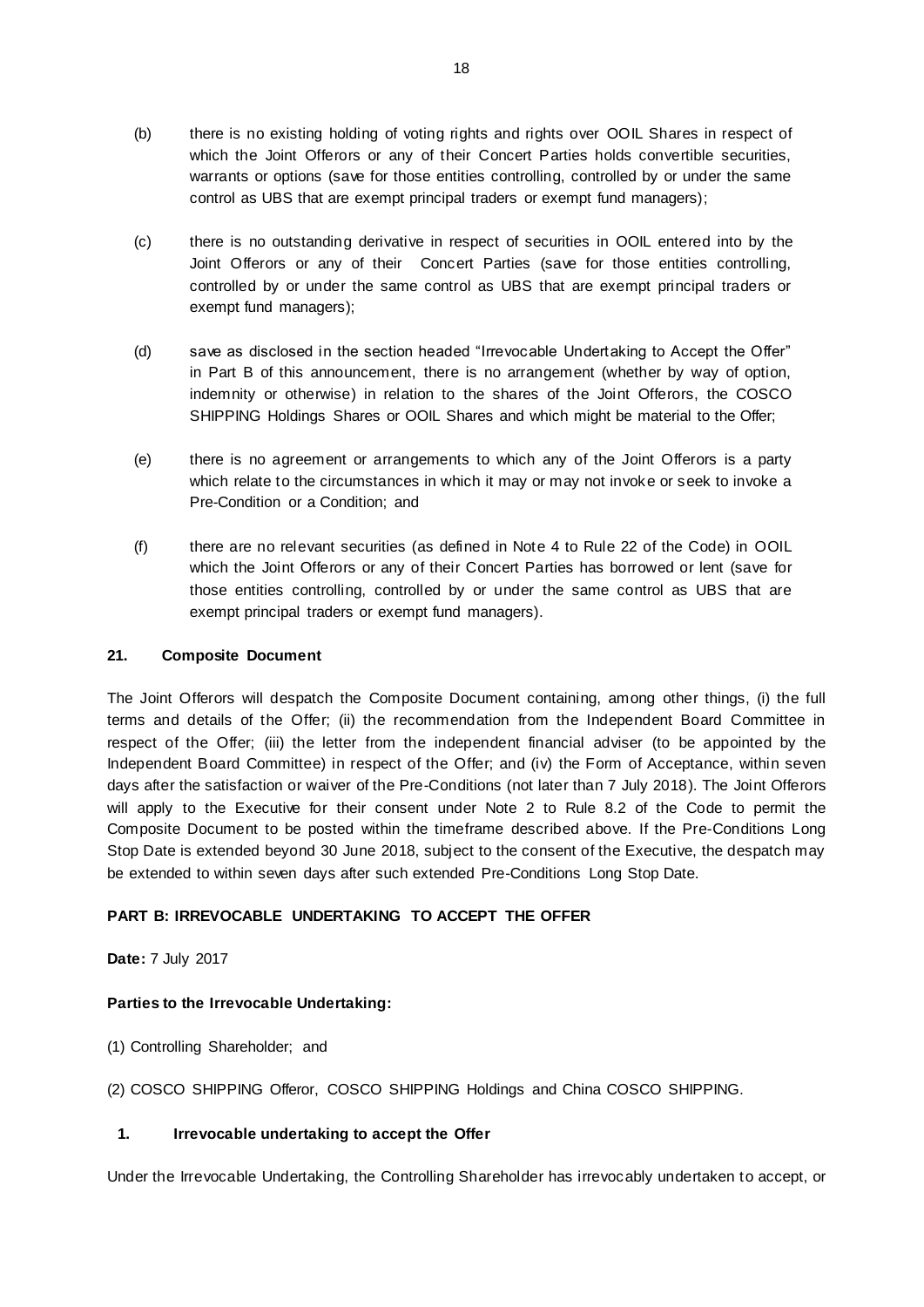procure the acceptance of, the Offer in respect of all of the IU Shares within seven days of the Offer Date. The IU Shares involve 429,950,088 OOIL Shares representing approximately 68.7 per cent. of the issued share capital of OOIL as at the Last Trading Date.

## **2. Consideration**

The total consideration for the IU Shares will be approximately HK\$33,824.2 million.

### **3. No withdrawal**

The Controlling Shareholder has undertaken that it will not, prior to the earlier of the closing or lapsing of the Offer, withdraw any acceptance of the Offer in respect of the IU Shares.

### **4. Lock up**

The Controlling Shareholder has undertaken that it will not, prior to the earlier of the closing, lapsing or withdrawal of the Offer, sell, transfer, or encumber in any way any of its IU Shares, except under the terms of the Offer.

### **5. Conditions**

The Irrevocable Undertaking is subject to the following conditions:

- (a) the offer price under the Offer being not less than HK\$78.67 per OOIL Share; and
- (b) the Offer being made within 7 days of the fulfilment or waiver (as applicable) of the Pre-Conditions, which fulfilment or waiver (as applicable) shall occur by no later than 30 June 2018 (unless otherwise agreed between the parties).

### **6. Reverse termination fee**

COSCO SHIPPING Offeror has agreed, and China COSCO SHIPPING and COSCO SHIPPING Holdings have agreed to procure COSCO SHIPPING Offeror, to pay to OOIL a reverse termination fee of US\$253 million in the event that the Offer is not made or does not close ("the "Event") for any reason other than due to (i) the Controlling Shareholder's material breach of the Irrevocable Undertaking; or (ii) the non-fulfilment by the Pre-Conditions Long Stop Date of the Pre-Conditions with respect to the PRC, European Union anti-trust clearance and HSR approval as referred to in paragraphs (a), (c) and (d) of the section headed "3. Pre-Conditions to the Offer" in Part A of this announcement; or (iii) the nonfulfilment of the requirements of the Committee on Foreign Investment in the United States, such payment to be made within 14 days of such Event. The reverse termination fee shall be made by COSCO SHIPPING Offeror to OOIL without the withholding or deduction of any tax unless required by law. If any such withholding or deduction is required, COSCO SHIPPING Offeror shall pay to OOIL such additional amount as will ensure that OOIL receives the same total amount that it would have received if no such withholding or deduction had been required.

# **PART C: CONSORTIUM AGREEMENT**

**Date:** 7 July 2017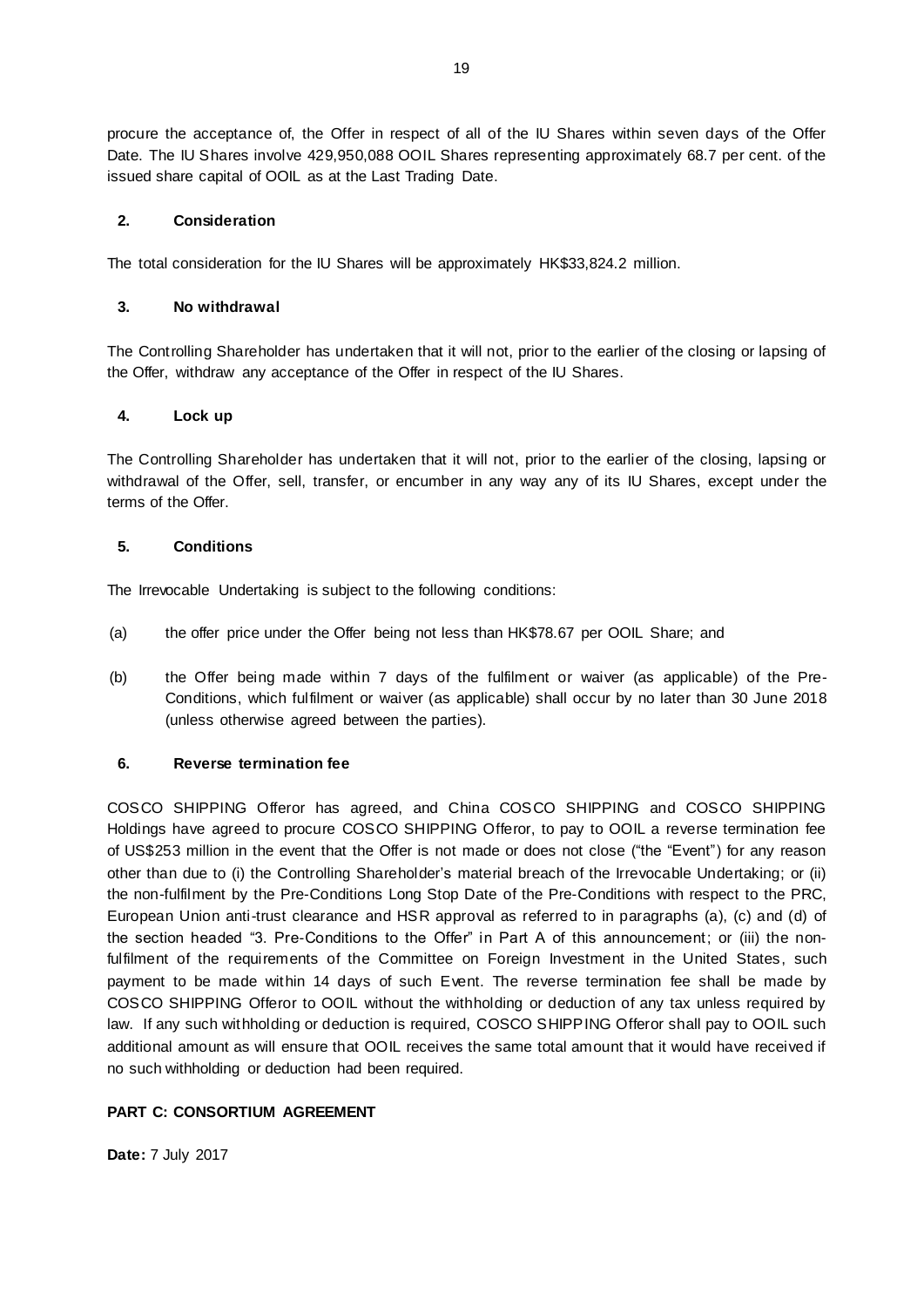# **1. Parties to the Consortium Agreement:**

- (1) COSCO SHIPPING Offeror; and
- (2) SIPG Offeror.

## **2. Allocation proportion**

The Joint Offerors have agreed to acquire the OOIL Shares tendered for acceptance by Qualifying OOIL Shareholders pursuant to and in accordance with the terms of the Offer in the following proportion:

| OOIL Shares to be acquired under the Offer                                                                                                                                                                       | Acquirer of the OOIL Shares and the<br>proportion                                                                                             |
|------------------------------------------------------------------------------------------------------------------------------------------------------------------------------------------------------------------|-----------------------------------------------------------------------------------------------------------------------------------------------|
| For the 429,950,088 OOIL Shares to be validly tendered for<br>acceptance under the Offer pursuant to the Irrevocable<br>Undertaking, representing approximately 68.7% of the<br>issued share capital of the OOIL | 9.9% to SIPG Offeror (representing<br>61,953,536 OOIL Shares)<br>58.8% to COSCO SHIPPING Offeror<br>(representing 367,996,552 OOIL<br>Shares) |
| For the remaining OOIL Shares to be validly tendered for<br>acceptance under the Offer                                                                                                                           | 100% to COSCO SHIPPING Offeror                                                                                                                |

SIPG Offeror will proceed with the Offer unless it cannot obtain SAFE approval for the relevant funds to be remitted from the PRC to pay for its consideration under the Offer**.**

### **Undertaking by SIPG Offeror**

SIPG Offeror undertakes to use its best endeavours to provide sufficient financial resources according to its proportion of allocation of OOIL Shares to validly tendered acceptance as set out above.

### **Undertaking by COSCO SHIPPING Offeror**

If SIPG Offeror does not have sufficient financial resources to complete the Offer according to its proportion of allocation of OOIL Shares to validly tendered acceptance as set out above due to it not obtaining the requisite SAFE approval for the relevant funds to be remitted from the PRC to pay for its portion of the consideration under the Offer, COSCO SHIPPING Offeror undertakes to complete the Offer in full as if it were the sole offeror for the Offer and for the purposes of this announcement.

### **PART D: GENERAL**

### **1. Independent Board Committee and independent financial adviser**

The Independent Board Committee comprising Mr. Simon Murray, Mr. Chow Philip Yiu Wah, Professor Wong Yue Chim Richard, Mr. Cheng Wai Sun Edward and Mr. Kwok King Man Clement has been established for the purpose of making a recommendation to the Qualifying OOIL Shareholders as to whether the Offer is fair and reasonable and as to acceptance.

The Independent Board Committee comprises all the independent non-executive OOIL Directors who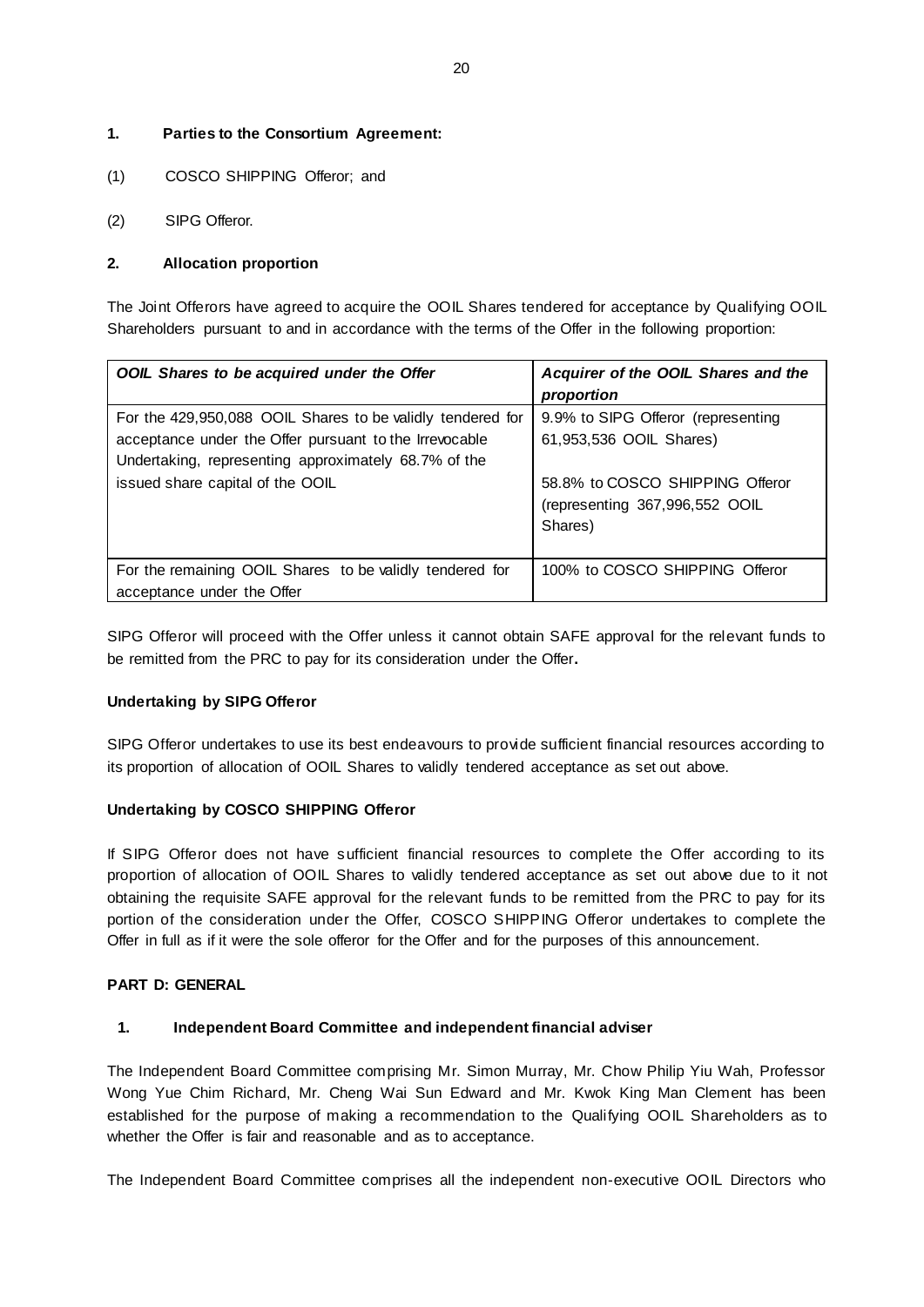have no direct or indirect interest in the Offer, other than as an OOIL Shareholder. The Independent Board Committee excludes the non-executive OOIL Director, Professor Roger King, who is connected to the Controlling Shareholder. Professor Roger King is the brother-in-law of Mr. Tung Chee Hwa who has an interest in a trust which has an indirect interest in the Controlling Shareholder.

An independent financial adviser will be appointed by OOIL, subject to the approval of the Independent Board Committee, as soon as reasonably practicable to advise the Independent Board Committee in relation to the terms of the Offer. The advice of the independent financial adviser will be contained in the Composite Document. The appointment of the independent financial adviser will be announced separately.

# **2. Implications under the Listing Rules for COSCO SHIPPING Holdings**

As the highest applicable percentage ratio in respect of the Offer exceeds 100%, the Offer, if materialised, will constitute a very substantial acquisition for COSCO SHIPPING Holdings under Chapter 14 of the Listing Rules.

An extraordinary general meeting of COSCO SHIPPING Holdings will be held to consider, and if thought fit, pass the resolutions to approve the Offer. A circular containing, amongst other things, details of the Offer will be despatched to COSCO SHIPPING Holdings Shareholders on or before 30 November 2017 as additional time is required to prepare the information in the circular.

To the best of the knowledge, information and belief of the directors of COSCO SHIPPING Holdings, having made all reasonable enquiry, the Controlling Shareholder and their ultimate beneficial owners are third parties independent of COSCO SHIPPING Holdings and its connected persons.

The directors (including the independent non-executive directors) of COSCO SHIPPING Holdings believe that the terms and conditions of the Offer and the transactions contemplated thereunder are fair and reasonable and in the interest of COSCO SHIPPING Holdings Shareholders as a whole. China COSCO SHIPPING has irrevocably undertaken to OOIL to procure COSCO Group to vote all of its COSCO SHIPPING Holdings Shares (currently being 4,645,229,644 COSCO SHIPPING Holdings Shares) in favour of the resolutions in respect of the Offer at the extraordinary general meeting of COSCO SHIPPING Holdings. As at the date of this announcement, COSCO Group holds approximately 45.47% of the issued share capital of the COSCO SHIPPING Holdings.

# **3. Other regulatory implications**

The Joint Offerors and OOIL will together take all necessary steps, including the Joint Offerors taking any accommodation and mitigation actions, to procure the approval or clearance by the Committee on Foreign Investment in the United States in relation to the Offer.

# **4. Dealings disclosure**

In accordance with Rule 3.8 of the Code, associates (including persons holding 5 per cent. or more of a class of relevant securities (as defined in Note 4 to Rule 22 to the Code)) of OOIL and the Joint Offerors are hereby reminded to disclose their dealings in OOIL Shares pursuant to the requirements of the Code.

In accordance with Rule 3.8 of the Code, reproduced below is the full text of Note 11 to Rule 22 of the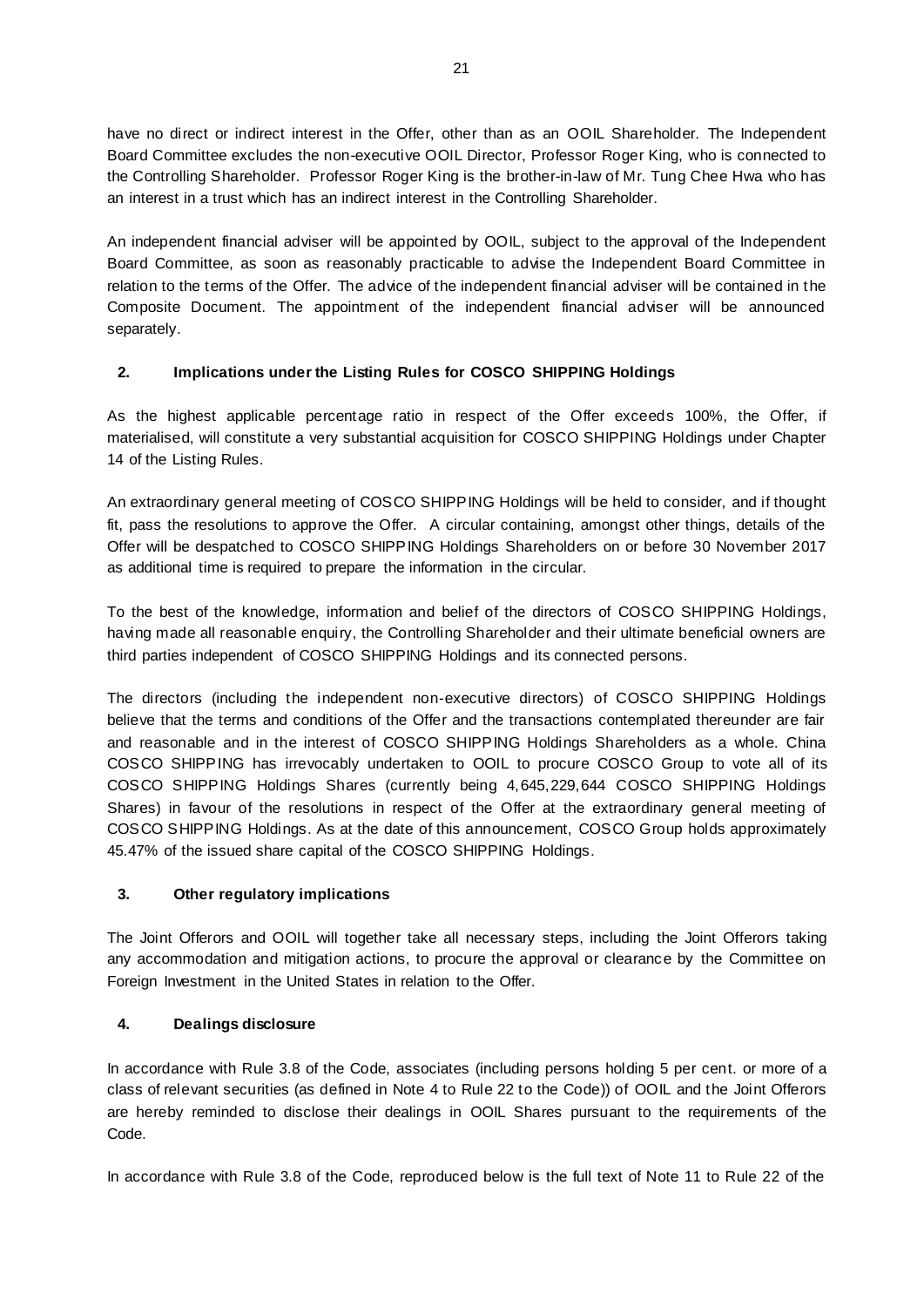#### Code:

*"Stockbrokers, banks and others who deal in relevant securities on behalf of clients have a general duty to ensure, so far as they are able, that those clients are aware of the disclosure obligations attaching to associates and other persons under Rule 22 and that those clients a re willing to comply with them. Principal traders and dealers who deal directly with investors should, in appropriate cases, likewise draw attention to the relevant Rules. However, this does not apply when the total value of dealings (excluding stamp duty and commission) in any relevant security undertaken for a client during any seven day period is less than HK\$1 million.*

*This dispensation does not alter the obligation of principals, associates and other persons themselves to initiate disclosure of their own dealings, whatever total value is involved.*

*Intermediaries are expected to co-operate with the Executive in its dealings enquiries. Therefore, those who deal in relevant securities should appreciate that stockbrokers and other intermediaries will supply the Executive with relevant information as to those dealings, including identities of clients, as part of that co-operation."*

**WARNING: as the making of the Offer is subject to the satisfaction or waiver of the Pre-Conditions, the Offer is a possibility only and may or may not be made. It depends on the satisfaction or waiver of the Pre-Conditions. Accordingly, OOIL Shareholders, COSCO SHIPPING Holdings Shareholders and prospective investors are advised to exercise caution when dealing in the securities of OOIL or COSCO SHIPPING Holdings.** 

**Closing of the Offer is subject to the Conditions being fulfilled. Accordingly, the issue of this announcement does not in any way imply that the Offer will be completed. The transactions contemplated by the Offer may or may not proceed. OOIL Shareholders, COSCO SHIPPING Holdings Shareholders and prospective investors are advised to exercise caution when dealing in the securities of OOIL or COSCO SHIPPING Holdings.**

#### **DEFINITIONS**

In this announcement, the following terms have the meanings set out below, unless the context requires otherwise:

| "associate(s)"        | has the meaning ascribed to it under the Code;                                                                                                                                                                        |
|-----------------------|-----------------------------------------------------------------------------------------------------------------------------------------------------------------------------------------------------------------------|
| "BVI"                 | means the British Virgin Islands;                                                                                                                                                                                     |
| "Code"                | means the Hong Kong Code on Takeovers and<br>Mergers;                                                                                                                                                                 |
| "Companies Ordinance" | means the new Companies Ordinance (Chapter<br>622 of the Laws of Hong Kong);                                                                                                                                          |
| "Composite Document"  | means the composite offer and response document<br>to be issued, subject to satisfaction or waiver of the<br>Pre-Conditions, by or on behalf of the Joint Offerors<br>and OOIL to all Qualifying OOIL Shareholders in |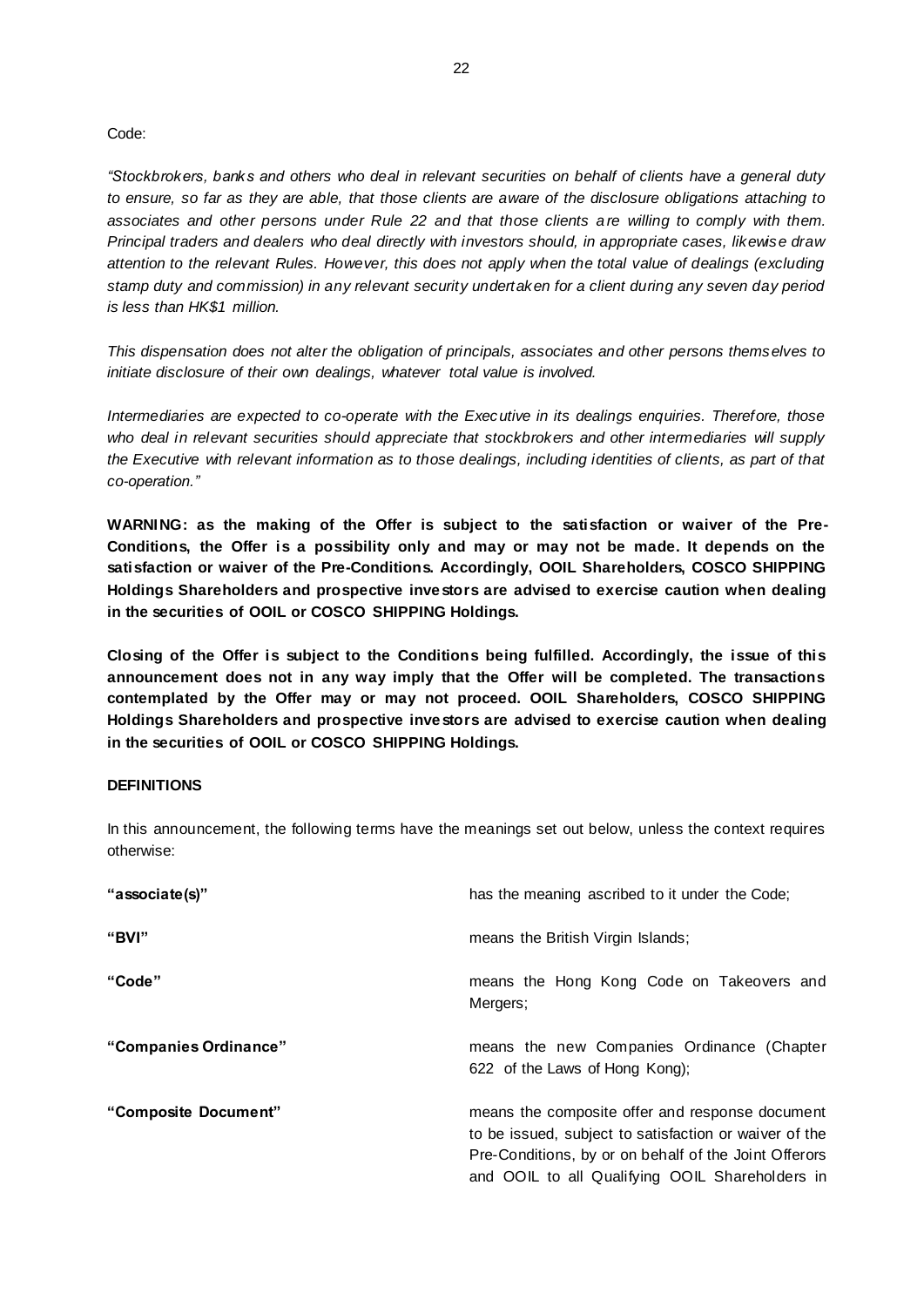|                                        | accordance with the Code containing, among other<br>things, details of the Offer and the acceptance and<br>transfer forms in respect of the Offer, as may be<br>revised or supplemented as appropriate;                                                   |
|----------------------------------------|-----------------------------------------------------------------------------------------------------------------------------------------------------------------------------------------------------------------------------------------------------------|
| "Concert Parties"                      | means parties acting in concert with the Joint<br>Offerors, as determined in accordance with the<br>Code;                                                                                                                                                 |
| "Conditions"                           | means the conditions to the Offer, as set out under<br>the section headed "Conditions to the Offer" in Part<br>A of this announcement;                                                                                                                    |
| "Controlling Shareholder"              | means Fortune Crest Inc. and Gala Way Company<br>Inc.;                                                                                                                                                                                                    |
| "Consortium Agreement"                 | means the consortium agreement between the Joint<br>Offerors dated 7 July 2017;                                                                                                                                                                           |
| "China COSCO SHIPPING"                 | <b>COSCO</b><br>China<br>Shipping<br>Corporation<br>means<br>Limited* (中國遠洋海運集團有限公司), a Chinese                                                                                                                                                           |
|                                        | state-owned enterprise and the indirect controlling<br>shareholder of COSCO SHIPPING Holdings;                                                                                                                                                            |
| "COSCO Group"                          | means China Ocean Shipping (Group) Company<br>(中國遠洋運輸(集團)總公司), a PRC state-owned                                                                                                                                                                          |
|                                        | enterprise, the direct controlling shareholder<br>currently owning an aggregate of 45.47% of the<br>total registered capital of COSCO SHIPPING<br>Holdings, and a wholly-owned subsidiary of China<br>COSCO SHIPPING;                                     |
| "COSCO SHIPPING Holdings"              | means COSCO SHIPPING Holdings Co., Ltd.* (中                                                                                                                                                                                                               |
|                                        | 遠海運控股股份有限公司), a joint stock limited                                                                                                                                                                                                                       |
|                                        | company incorporated in the PRC with limited<br>liability, the H shares of which are listed on the Main<br>Board of the Stock Exchange (Stock Code: 1919)<br>and the A shares of which are listed on the<br>Shanghai Stock Exchange (Stock Code: 601919); |
| "COSCO SHIPPING Holdings Shares"       | means the ordinary shares (including A shares and<br>H shares) of RMB1.00 each in the total registered<br>capital of COSCO SHIPPING Holdings;                                                                                                             |
| "COSCO SHIPPING Holdings Shareholders" | means persons who are registered as holders of<br>COSCO SHIPPING Holdings Shares;                                                                                                                                                                         |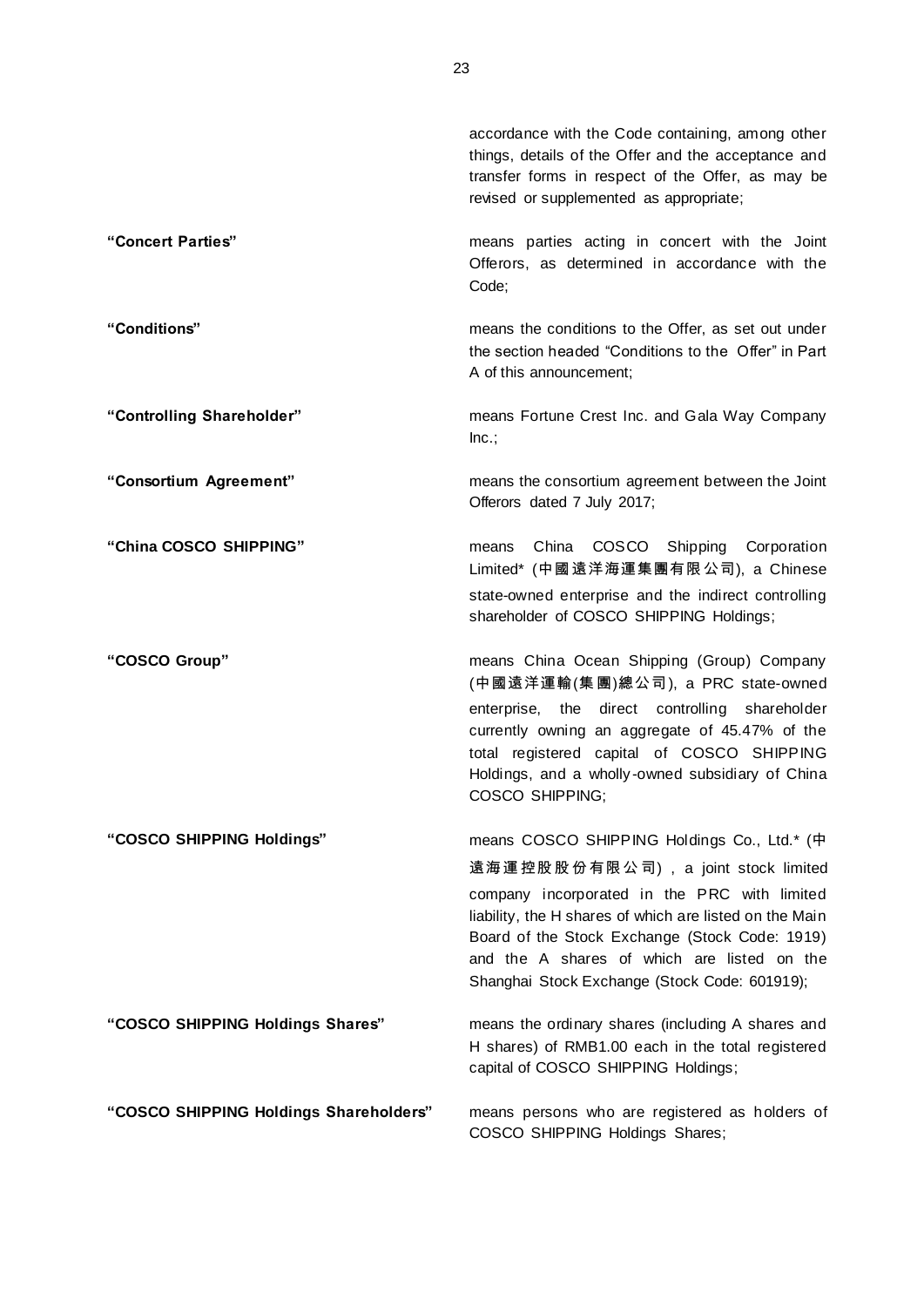| "COSCO SHIPPING Lines"         | means COSCO SHIPPING Lines Co., Ltd.*(中遠海<br>運集裝箱運輸有限公司), a company incorporated in<br>the PRC and a subsidiary of COSCO SHIPPING<br>Holdings;                                                                                                                                                                                                                |
|--------------------------------|---------------------------------------------------------------------------------------------------------------------------------------------------------------------------------------------------------------------------------------------------------------------------------------------------------------------------------------------------------------|
| "COSCO SHIPPING Offeror"       | means Faulkner Global Holdings Limited, a<br>company incorporated in BVI with BVI Company<br>number 1944321 and is directly wholly-owned by<br><b>OCEAN SHIPPING Hong Kong;</b>                                                                                                                                                                               |
| "COSCO SHIPPING Offeror Group" | COSCO SHIPPING Holdings and its<br>means<br>subsidiaries;                                                                                                                                                                                                                                                                                                     |
| "CSRC"                         | means China Securities Regulatory Commission;                                                                                                                                                                                                                                                                                                                 |
| "Employees"                    | means all full-time employees of each OOIL Group<br>Company as at the Offer Date and "Employee"<br>means any of them;                                                                                                                                                                                                                                         |
| "EU"                           | means the European Union;                                                                                                                                                                                                                                                                                                                                     |
| "Executive"                    | means the Executive Director of the Corporate<br>Finance Division of the SFC or any delegate of the<br><b>Executive Director;</b>                                                                                                                                                                                                                             |
| "Form of Acceptance"           | means the form of acceptance and transfer in<br>respect of the Offer accompanying the Composite<br>Document;                                                                                                                                                                                                                                                  |
| "HK\$" or "HKD"                | means Hong Kong dollars, the lawful currency of<br>Hong Kong;                                                                                                                                                                                                                                                                                                 |
| "Hong Kong"                    | means the Hong Kong Special Administrative<br>Region of the PRC;                                                                                                                                                                                                                                                                                              |
| "HSR"                          | United States<br>Hart-Scott-Rodino<br>Antitrust<br>the<br>Improvements Act of 1976, as amended;                                                                                                                                                                                                                                                               |
| "Independent Board Committee"  | means the committee of all the independent non-<br>executive OOIL Directors (none of whom have any<br>direct or indirect interest in the Offer) which has<br>been established for the purpose of making a<br>the<br>recommendation<br>Qualifying<br><b>OOIL</b><br>to<br>Shareholders as to whether the Offer is fair and<br>reasonable and as to acceptance; |
| "Irrevocable Undertaking"      | means the deed of irrevocable undertaking between<br>the Controlling Shareholder, COSCO SHIPPING<br>Offeror, COSCO SHIPPING Holdings and China                                                                                                                                                                                                                |

24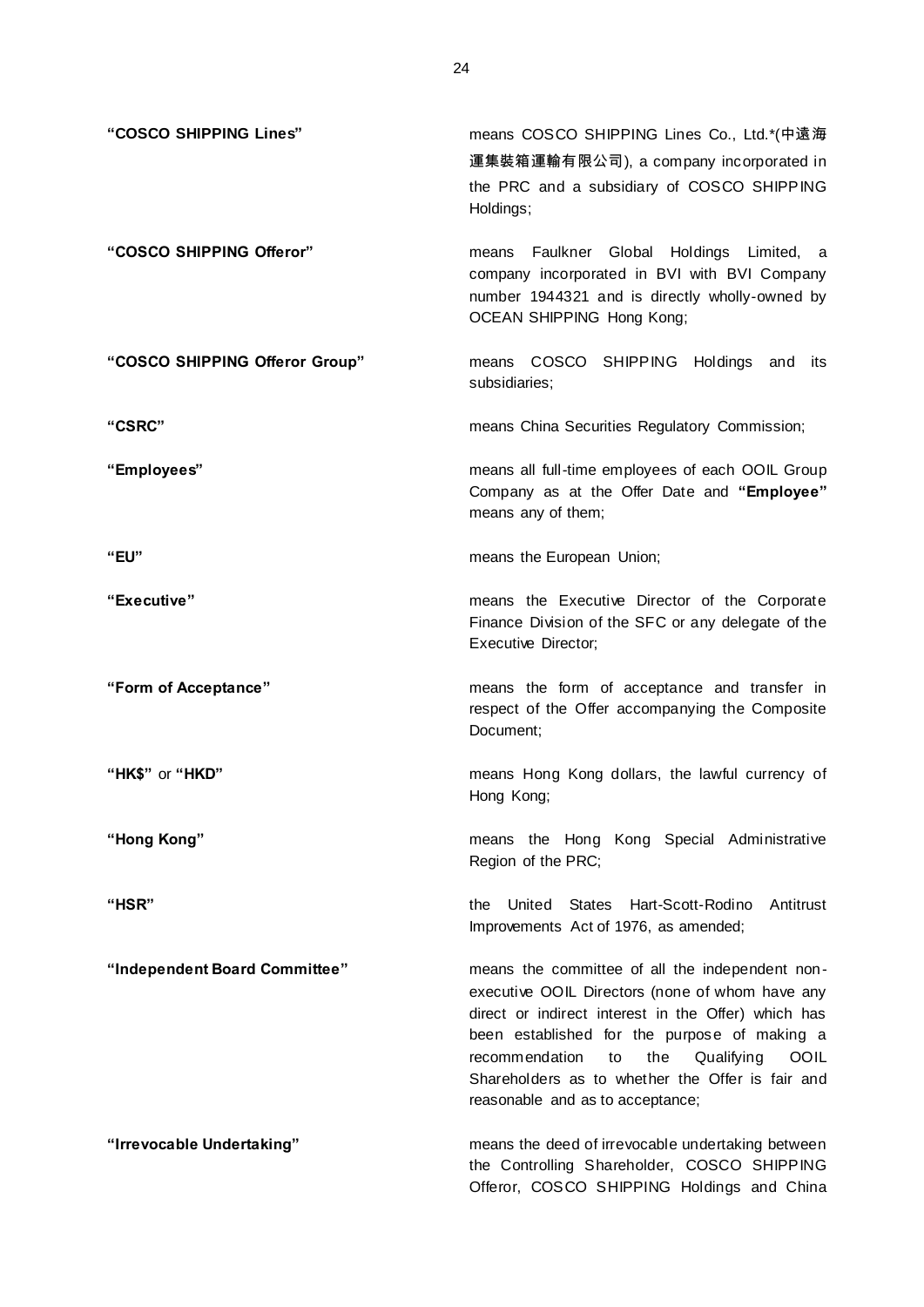|                            | COSCO SHIPPING dated 7 July 2017;                                                                                                                                                                                           |
|----------------------------|-----------------------------------------------------------------------------------------------------------------------------------------------------------------------------------------------------------------------------|
| "IU Shares"                | means the total of 429,950,088 OOIL Shares<br>representing 68.7 per cent. of the issued share<br>capital of OOIL as at the Last Trading Date;                                                                               |
| "Joint Offerors"           | COSCO SHIPPING Offeror and SIPG<br>means<br>Offeror;                                                                                                                                                                        |
| "Last Trading Date"        | means 6 July 2017, being the last trading day prior<br>to the publication of this announcement;                                                                                                                             |
| "Listing Rules"            | means the Rules Governing the Listing of Securities<br>on The Stock Exchange of Hong Kong Limited;                                                                                                                          |
| "MOFCOM"                   | means the Ministry of Commerce of the PRC or its<br>authorised local agency, as applicable;                                                                                                                                 |
| "NDRC"                     | means the National Development and Reform<br>Commission of the PRC;                                                                                                                                                         |
| "OCEAN SHIPPING Hong Kong" | means OCEAN SHIPPING HOLDINGS (HONG<br>KONG) LIMITED, a company incorporated with<br>limited liability in Hong Kong and is directly wholly-<br>owned by COSCO SHIPPING Holdings;                                            |
| "Offer Closing Date"       | means the date to be stated in the Composite<br>Document as the first offer closing date of the Offer<br>or any subsequent offer closing date of the Offer as<br>may be extended or revised in accordance with the<br>Code; |
| "Offer Date"               | means the date on which the Offer is made, which<br>for the avoidance of doubt means the date of<br>despatch of the Composite Document to OOIL<br>Shareholders;                                                             |
| "Offer Period"             | has the meaning ascribed to it in the Code;                                                                                                                                                                                 |
| "Offer Price"              | means HK\$78.67 per OOIL Share;                                                                                                                                                                                             |
| "Offer Unconditional Date" | means the date on which the Offer becomes or is<br>declared unconditional in all respects;                                                                                                                                  |
| <b>"OOIL"</b>              | means Orient Overseas (International) Limited, a<br>company incorporated in Bermuda with limited<br>liability and listed on the Stock Exchange (stock<br>code: 0316);                                                       |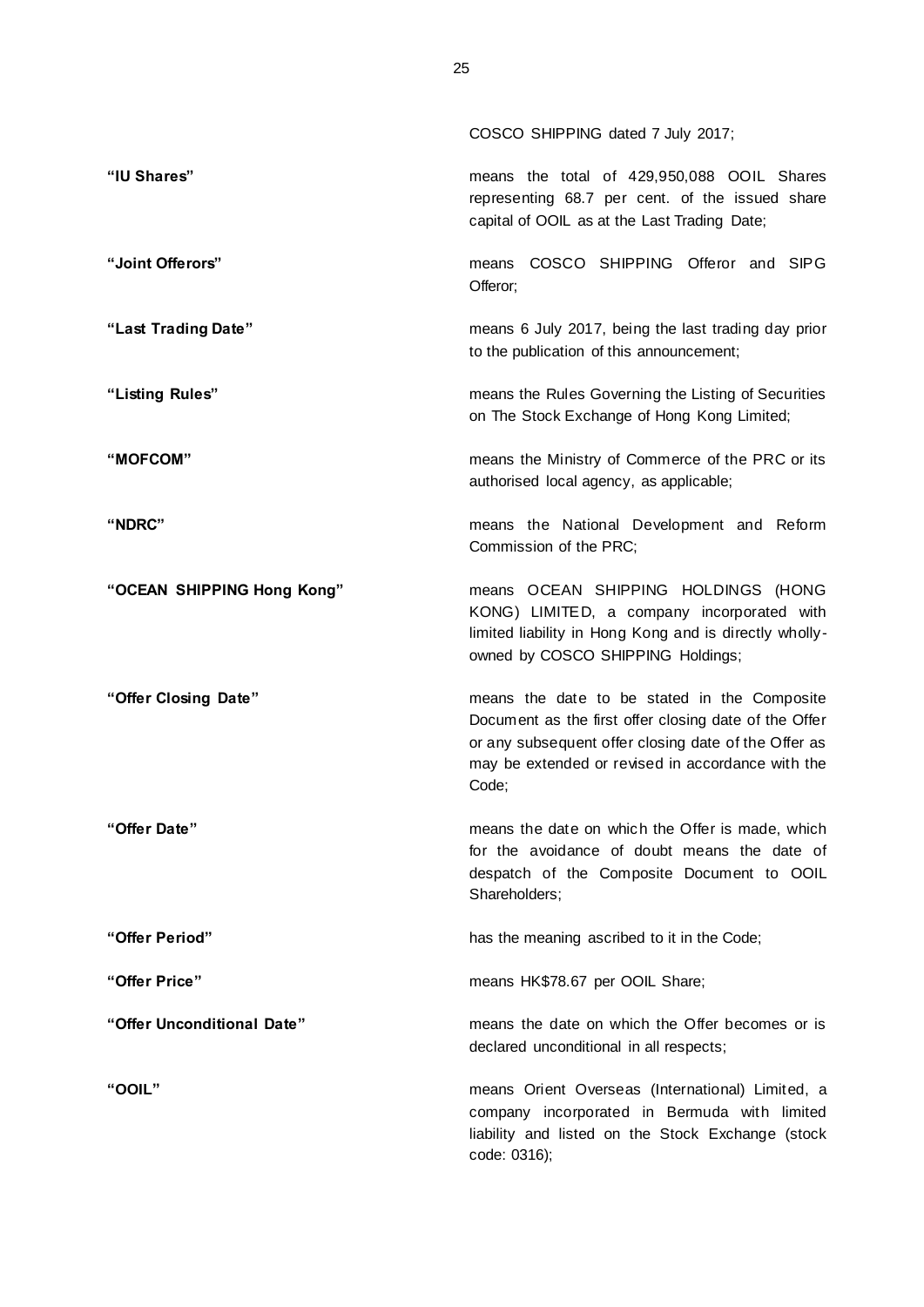| "OOIL Directors"                       | means the directors of OOIL from time to time;                                                                                                                                                                                      |
|----------------------------------------|-------------------------------------------------------------------------------------------------------------------------------------------------------------------------------------------------------------------------------------|
| "OOIL Group" or "OOIL Group Companies" | means OOIL and its subsidiaries from time to time<br>and "OOIL Group Company" means any of them;                                                                                                                                    |
| "OOIL Shareholders"                    | means registered holders of OOIL Shares from time<br>to time;                                                                                                                                                                       |
| "OOIL Shares"                          | means the ordinary shares of OOIL;                                                                                                                                                                                                  |
| "OOIL SubCo"                           | means Orient Overseas Container Line Limited, a<br>company incorporated in Hong Kong and a wholly-<br>owned subsidiary of OOIL;                                                                                                     |
| "PRC"                                  | means the People's Republic of China;                                                                                                                                                                                               |
| "Pre-Conditions"                       | means the pre-conditions to the Offer as set out in<br>paragraphs (a) to (e) of the section headed "3. Pre-<br>Conditions to the Offer" in Part A of this<br>announcement";                                                         |
| "Pre-Conditions Long Stop Date"        | means 30 June 2018 or such later date as Joint<br>Offerors and OOIL may agree in writing for the<br>purpose of the Offer;                                                                                                           |
| "Qualifying OOIL Shareholders"         | means all OOIL Shareholders;                                                                                                                                                                                                        |
| "SASAC"                                | means the State-owned Assets Supervision and<br>Administration Commission of the State Council of<br>the PRC;                                                                                                                       |
| "SFC"                                  | means the Securities and Futures Commission;                                                                                                                                                                                        |
| "SFO"                                  | the Securities and Futures<br>Ordinance<br>means<br>(Chapter 571 of the laws of Hong Kong);                                                                                                                                         |
| "SIPG"                                 | means Shanghai International Port (Group) Co.,<br>Ltd.*(上海國際港務(集團)股份有限公司), a company<br>established in the PRC with limited liability and the<br>shares of which are listed on the Shanghai Stock<br>Exchange (stock code: 600018); |
| "SIPG Offeror"                         | means Shanghai Port Group (BVI) Development<br>Co., Limited (上港集團 BVI發展有限公司), a<br>company incorporated with limited liability in the BVI<br>and is indirectly wholly-owned by SIPG;                                                |
| "SIPG Offeror Group"                   | means SIPG and its subsidiaries;                                                                                                                                                                                                    |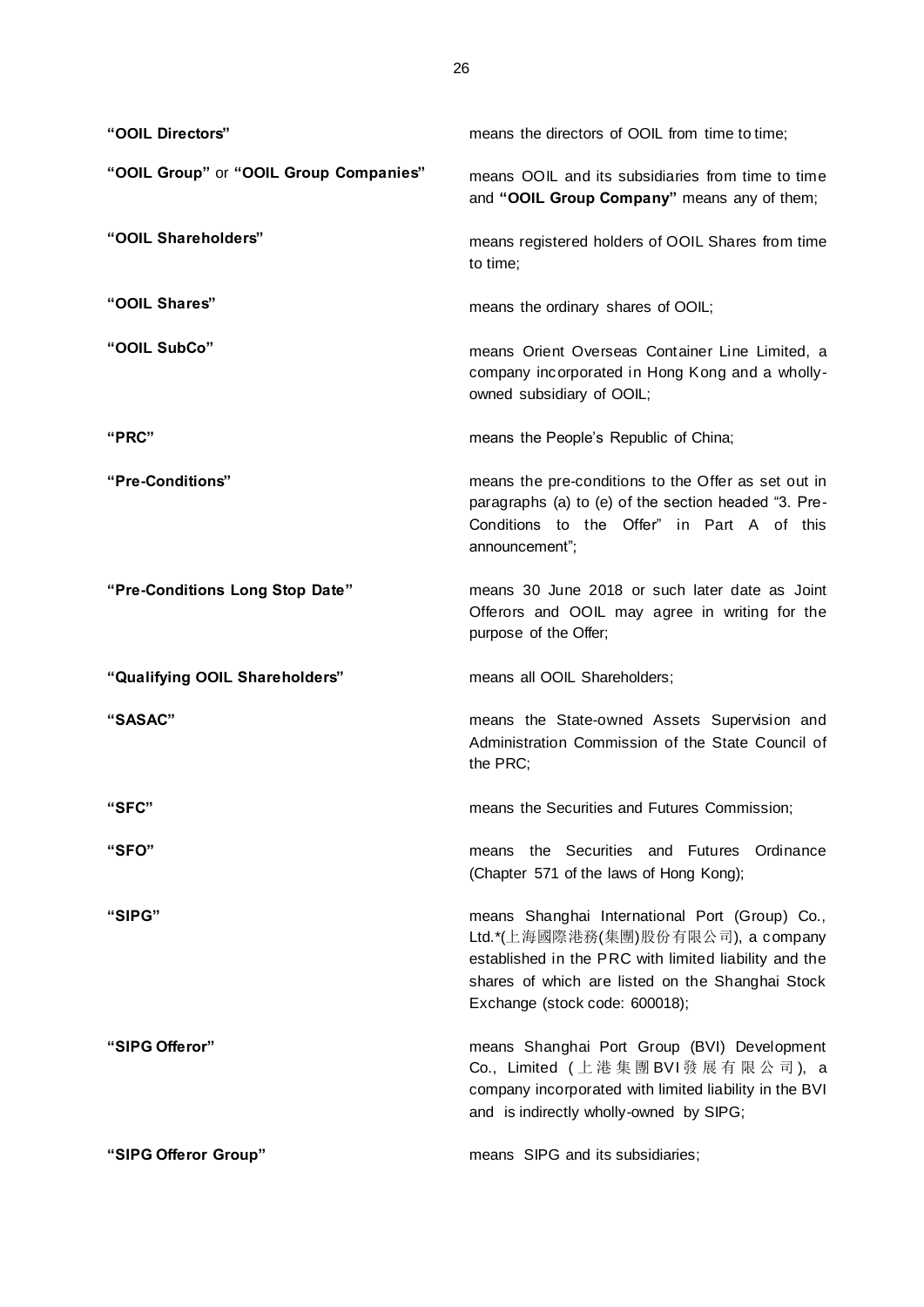| "Stock Exchange" | means The Stock Exchange of Hong Kong Limited;                                                                                                                                                                                                                                                                                                                                               |
|------------------|----------------------------------------------------------------------------------------------------------------------------------------------------------------------------------------------------------------------------------------------------------------------------------------------------------------------------------------------------------------------------------------------|
| "subsidiaries"   | has the meaning ascribed to it under the Listing<br>Rules;                                                                                                                                                                                                                                                                                                                                   |
| "TEU"            | means twenty-foot equivalent unit, a measurement<br>for container shipping capacity;                                                                                                                                                                                                                                                                                                         |
| "UBS"            | UBS AG Hong Kong Branch, an institution licensed<br>by the SFC to carry out type 1 (dealing in<br>securities), type 4 (advising on securities), type 6<br>(advising on corporate finance), type 7 (providing<br>automated trading services) and type 9 (asset<br>management) regulated activities under the SFO,<br>the financial adviser to the Joint Offerors in relation<br>to the Offer; |
| "USA"            | means the United States of America, "U.S." should<br>be construed accordingly; and                                                                                                                                                                                                                                                                                                           |
| "US\$"           | means United States dollars, the lawful currency of<br>the USA.                                                                                                                                                                                                                                                                                                                              |

*\*For identification only*

| By order of the board of                       | By order of the board of                   | By order of the board of                          |
|------------------------------------------------|--------------------------------------------|---------------------------------------------------|
| <b>COSCO SHIPPING Holdings</b><br>$Co., Ltd.*$ | <b>Faulkner Global Holdings</b><br>Limited | <b>Orient Overseas (International)</b><br>Limited |
| <b>GUO Huawei</b>                              | XU Zunwu                                   | Lammy LEE                                         |
| <b>Company Secretary</b>                       | <b>Director</b>                            | <b>Company Secretary</b>                          |

By order of the board of

**Shanghai Port Group (BVI) Development Co., Limited**

# **XI Yanbing**

**Director**

Hong Kong, 7 July 2017

*As at the date of this announcement, the Executive Directors of OOIL are Messrs. TUNG Chee Chen, TUNG Lieh Cheung Andrew and TUNG Lieh Sing Alan; Non-Executive Director of OOIL is Professor Roger KING and Independent Non-Executive Directors of OOIL are Mr. Simon MURRAY, Mr. CHOW Philip Yiu Wah, Professor WONG Yue Chim Richard, Mr. CHENG Wai Sun Edward and Mr. KWOK King Man Clement.*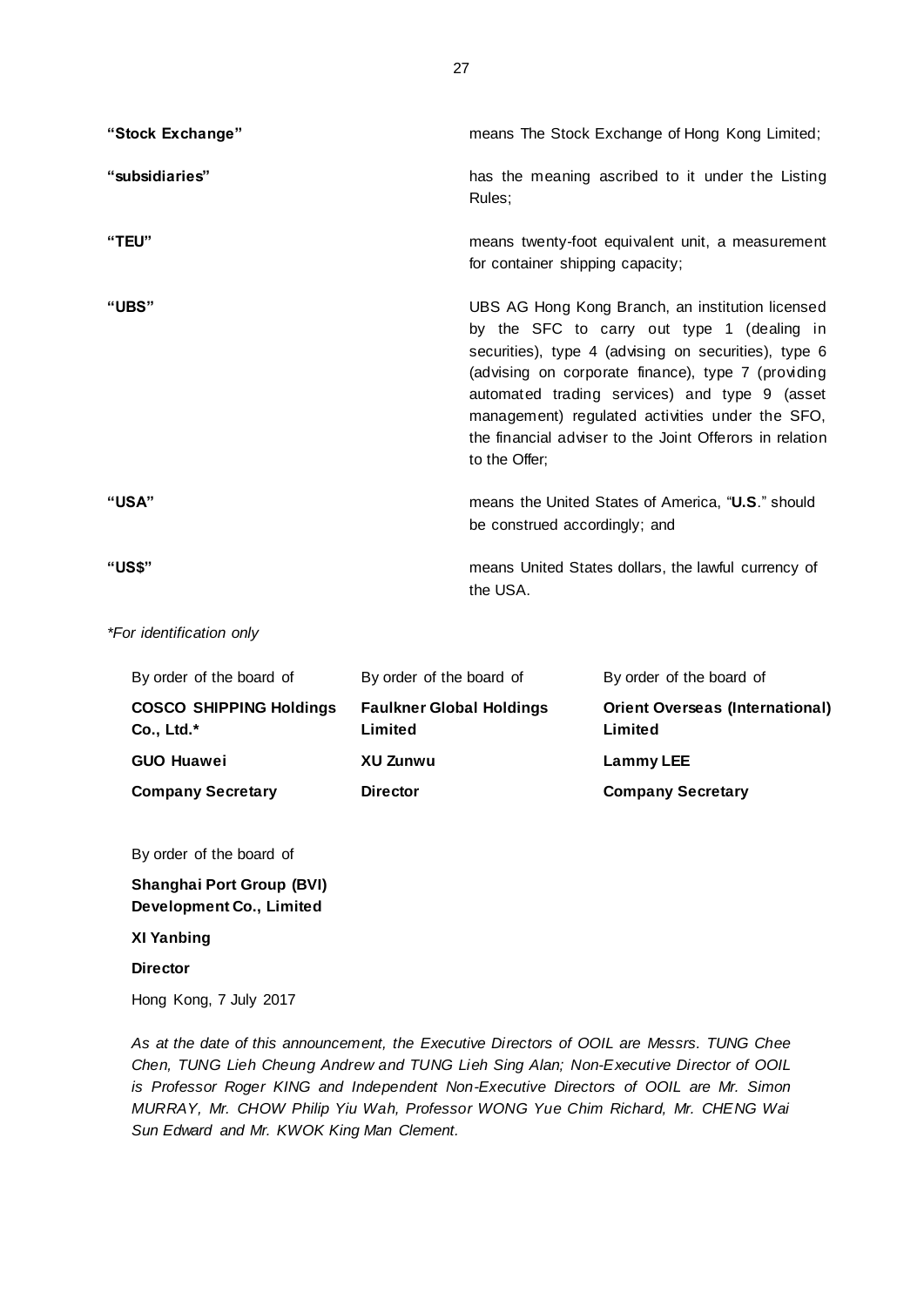*The OOIL Directors jointly and severally accept full responsibility for the accuracy of the information contained in this announcement (other than information relating the Joint Offerors or any of their associates or any parties acting in concert with any of them) and confirm, having made all reasonable inquiries, that to the best of their knowledge, opinions expressed in this announcement (other than opinions expressed by the Joint Offerors or any of their associates or*  any parties acting in concert with any of them) have been arrived at after due and careful *consideration and there are no other facts not contained in this announcement the omission of which would make any statement in this announcement misleading.*

*As at the date of this announcement, the directors of COSCO SHIPPING Offeror are Mr. XU Zunwu, Mr. Deng Huangjun, and Mr. Tang Haifeng.*

*As at the date of this announcement, the directors of COSCO SHIPPING Holdings are Mr. WAN Min<sup>2</sup> (Chairman), Mr. HUANG Xiaowen<sup>1</sup> (Vice Chairman), Mr. XU Zunwu<sup>1</sup> , Mr. MA Jianhua<sup>2</sup> , Mr. WANG Haimin<sup>1</sup>,Mr. Zhang Wei (張為)<sup>1</sup>,Mr. FENG Boming<sup>2</sup>,Mr. Zhang Wei (張煒)<sup>2</sup>,Mr. CHEN Dong<sup>2</sup> , Mr. YANG, Liang Yee Philip<sup>3</sup> , Mr. WU Dawei<sup>3</sup> , Mr. ZHOU Zhonghui<sup>3</sup> , Mr. TEO Siong Seng<sup>3</sup> and Mr. KOO, Chee Kong Kenneth3.*

*<sup>1</sup> Executive director* 

- *<sup>2</sup>Non-executive director*
- *<sup>3</sup>Independent non-executive director*

*The directors of COSCO SHIPPING Offeror and the directors of COSCO SHIPPING Holdings jointly and severally accept full responsibility for the accuracy of the information contained in this announcement (other than information relating to OOIL or any of its associates or any parties acting in concert with any of them, SIPG Offeror or any of its associates or SIPG or any of its associates) and confirm, having made all reasonable inquiries, that to the best of their knowledge, opinions expressed in this announcement (other than opinions expressed by OOIL or any of its associates or any parties acting in concert with any of them, SIPG Offeror or any of its associates or SIPG or any of its associates) have been arrived at after due and careful consideration and there are no other facts not contained in this announcement the omission of which would make any statement in this announcement misleading.*

*As at the date of this announcement, the directors of SIPG Offeror are XI Yanbing and Intertrust First Director (BVI) Limited.*

*As at the date of this announcement, the directors of SIPG are CHEN Xuyuan, BAI Jingtao, YAN Jun, ZHENG Shaoping, WANG Erzhang, LI Yifan, DU Yongcheng, GUAN Yimin and ZHUANG Xiaoqing.*

*The directors of SIPG Offeror and SIPG jointly and severally accept full responsibility for the accuracy of the information contained in this announcement (other than information relating to OOIL or any of its associates or any parties acting in concert with any of them, COSCO SHIPPING Offeror or any of its associates or COSCO SHIPPING Holdings or any of its associates) and confirm, having made all reasonable inquiries, that to the best of their knowledge, opinions expressed in this announcement (other than opinions expressed by OOIL or any of its associates or any parties acting in concert with any of them, COSCO SHIPPING Offeror or any of its associates or COSCO SHIPPING Holdings or any of its associates ) have*